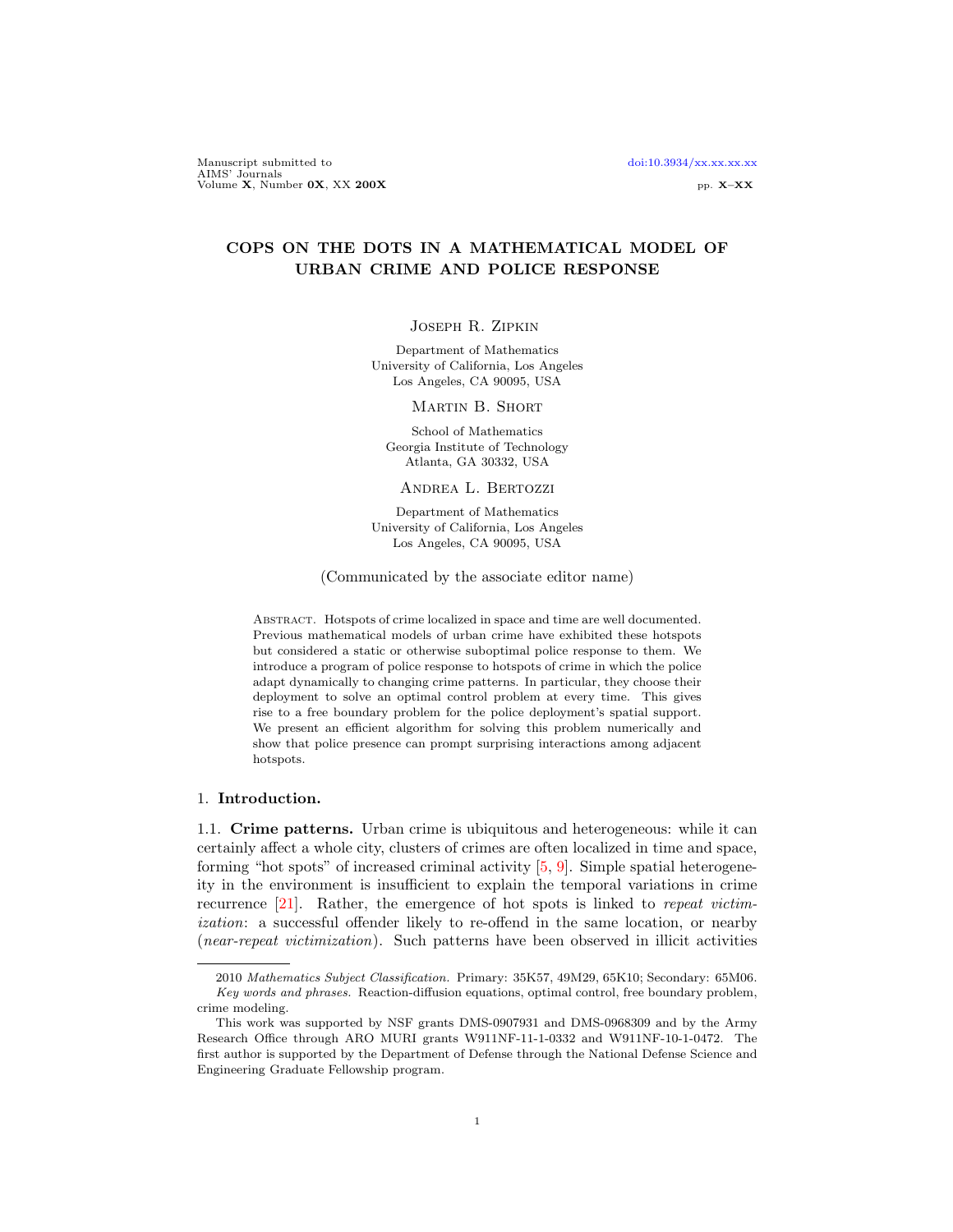from residential burglary [\[11\]](#page-27-2) to insurgent activity in Iraq [\[23\]](#page-27-3). For law enforcement, a seemingly obvious response to a hot spot of crime is to deploy additional resources to the hot spot to deter further crime. These so-called "cops on the dots" strategies have sometimes successfully dispersed the hot spot, but other times have merely displaced the crime to surrounding areas [\[4\]](#page-26-1).

<span id="page-1-4"></span>1.2. The discrete Short model. Short et al. [\[19\]](#page-27-4) introduce an agent-based model for dynamics of crime. Agents are criminals taking a biased random walk on a rectangular lattice with periodic boundary conditions. Time steps are discrete, with length dt. In each time step, each agent either strikes (i.e., commits a crime) at its present node or moves to an adjacent node. The agents' decisions are influenced by a scalar attractiveness field A, whose dynamics are coupled to the agents' dynamics.

During time step  $t$ , an agent at node  $x$  strikes at  $x$  with probability

<span id="page-1-5"></span>
$$
p_s(x,t) = 1 - e^{-A(x,t)dt}.
$$
 (1)

Agents who strike exit the system; otherwise they move to an adjacent node. If  $x'$ is adjacent to x (denoted hereafter by  $x' \sim x$ ), an agent moves from x to x' with probability  $p_m(x, t; x')$ , which is proportional to  $A(x', t)$ .

The attractiveness  $A$  is split into a static component  $A_0$  and a dynamic component B so that  $A = A_0 + B$ . To model repeat victimization, B at x is increased by  $\theta$  for each strike that occurred at x during the previous time period. Then, to model near-repeat victimization, B diffuses to adjacent nodes and decays. If  $S(x,t)$ denotes the number of strikes at node x at time t, the dynamics of  $B$  are given by

<span id="page-1-0"></span>
$$
B(x, t + dt) = \left( (1 - \eta)B(x, t) + \frac{\eta}{4} \sum_{x' \sim x} B(x', t) \right) (1 - \omega dt) + \theta S(x, t), \tag{2}
$$

where  $\eta$  is a positive parameter.

Let  $n(x, t)$  be the number of criminals at node x at time t. In addition to the above movement and exit rules, criminals generate at each node according to a Poisson process with parameter Γ:

<span id="page-1-1"></span>
$$
E(n(x, t+dt)|n(\cdot, t)) = \sum_{x' \sim x} n(x', t)(1 - p_s(x, t))p_m(x, t; x') + \Gamma dt,
$$
 (3)

where E denotes the expectation.

Under different choices of parameters, the system can give rise to different hot spot patterns. One such pattern is shown in Fig. [1.](#page-2-0) The system is in homogeneous equilibrium when all nodes have the same attractiveness  $\overline{A} = A_0 + \overline{B}$  and the same average number of criminals  $\bar{n}$ . The equilibrium values can be found algebraically:

$$
\overline{B} = \frac{\theta \Gamma}{\omega}, \qquad \qquad \overline{n} = \frac{\Gamma dt}{1 - e^{\overline{A}dt}}.
$$

1.3. The continuous Short model. If  $\ell$  is the length between any two grid nodes, then  $\rho = E(n)/\ell^2$  is the expectation value of the criminal density. Taking a hydrodynamic limit of  $(2-3)$  $(2-3)$  holding  $\ell^2/dt$  constant as  $\ell$ ,  $dt \to 0$  (and changing variables to eliminate some parameters) gives a parabolic PDE system:

$$
\frac{\partial A}{\partial t} = \eta \triangle A + \rho A - A + A_0 \tag{4}
$$

<span id="page-1-3"></span><span id="page-1-2"></span>
$$
\frac{\partial \rho}{\partial t} = \nabla \cdot (\nabla \rho - 2\rho \nabla \log A) - \rho A + \overline{B}.
$$
\n(5)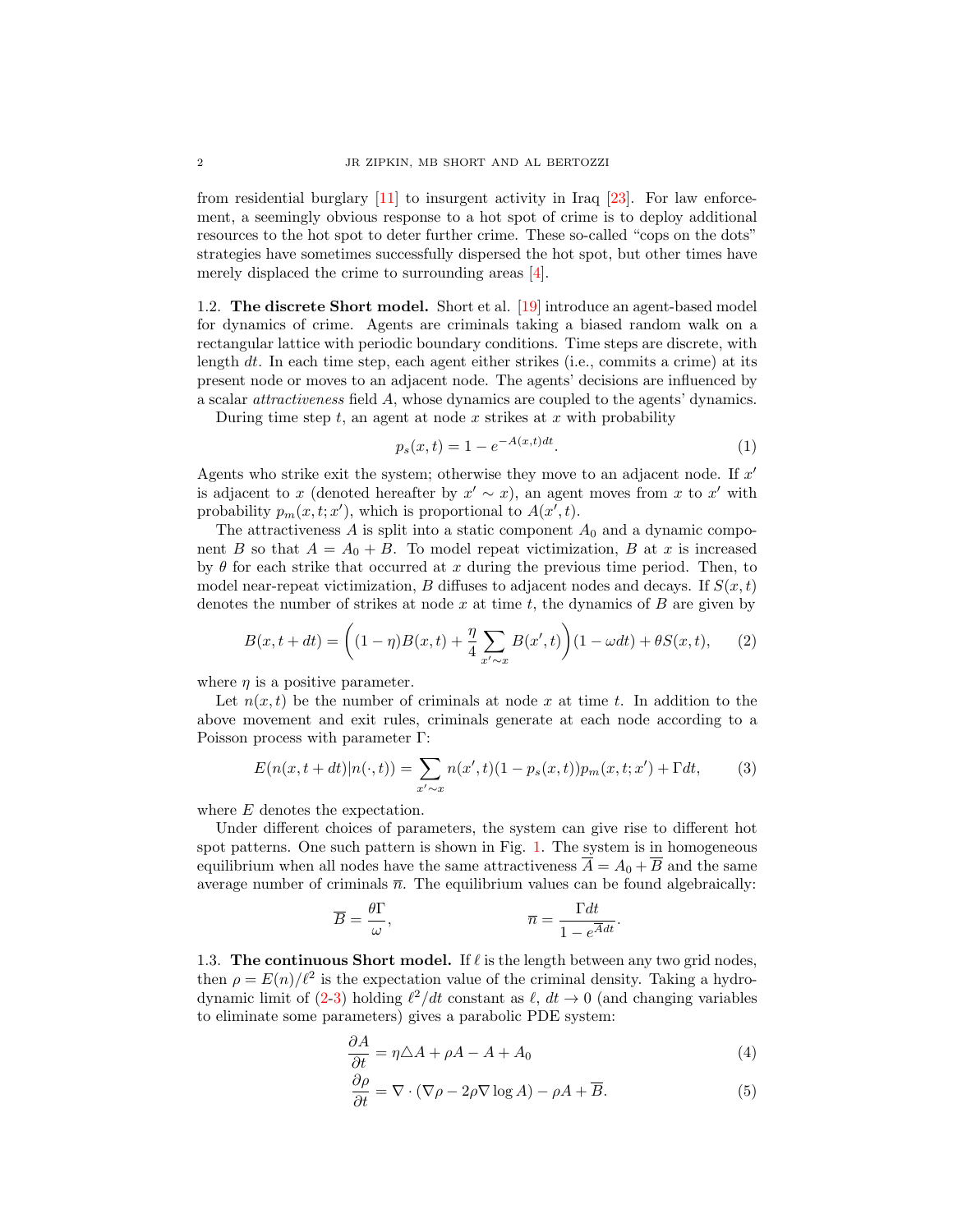

FIGURE 1. A snapshot of the attractiveness A from simulations of the discrete model on a toroidal grid.

<span id="page-2-0"></span>

<span id="page-2-1"></span>FIGURE 2. A numerical solution of the continuous model [\(4\)](#page-1-2) (left) and [\(5\)](#page-1-3) (right) with periodic boundary conditions.  $\eta = 0.03$ ,  $A_0 =$  $0.5, \overline{B} = 2.5.$ 

(The change of variables replaces some parameters with  $\overline{B}$ , which becomes a parameter together with  $\eta$  and  $A_0$ .) This reaction-diffusion system resembles the well known Keller-Segel model of chemotaxis  $[13, 14, 10]$  $[13, 14, 10]$  $[13, 14, 10]$  $[13, 14, 10]$ . Rodríguez and Bertozzi  $[18]$ demonstrate local existence and uniqueness of solutions for the system; Rodríguez [\[17\]](#page-27-9) extends this result. Cantrell, Cosner, and Manásevich [\[7\]](#page-27-10) prove several bifurcation results. Chaturapruek et al. [\[8\]](#page-27-11) recast both the discrete and continuous short models using Lévy flights to drive the criminals' motion, resulting in a nonlocal PDE system.

Solutions of the PDE system [\(4-](#page-1-2)[5\)](#page-1-3) exhibit stationary hotspots given appropriate parameters and initial conditions. Fig. [2](#page-2-1) shows a typical configuration of attractiveness A (left) and criminal density  $\rho$  (right). The solution was computed numerically using techniques described in [\[19\]](#page-27-4) from a randomly perturbed initial condition. In a steady state solution the configuration of hot spots would be more uniform; however, the convergence from the situation in Fig. [2](#page-2-1) to steady state happens over a much longer time scale than the emergence of the hot spots.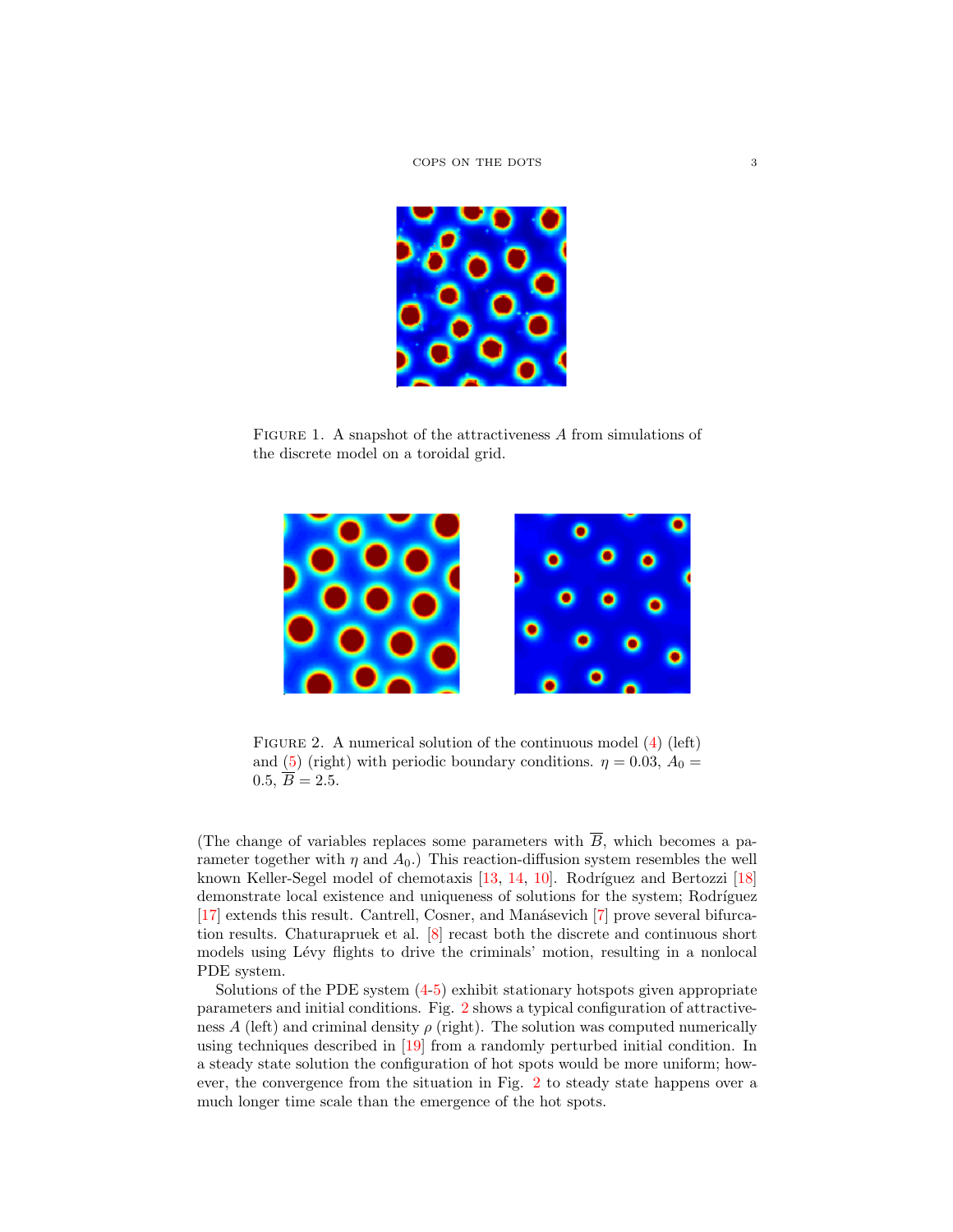Short et al. [\[19\]](#page-27-4) perform a linear stability analysis and predict what combinations of the parameters  $(\eta, A_0, B)$  will produce the hotspot-generating instability. Instability around the homogeneous steady-state solution  $(A, \rho) = (\overline{A}, \overline{\rho})$  has the necessary condition  $\overline{B} > \frac{1}{2}A_0$ . Once that is satisfied, a sufficient condition is

$$
\eta < \frac{3\overline{\rho} + 1 - \sqrt{12\overline{\rho}}}{\overline{B} + A_0}.
$$

In the hydrodynamic limit, the expected number of crimes per unit area per unit time follows

$$
E\bigg(\frac{S(x,t)}{\ell^2 dt}\bigg) \approx \frac{E(n(x,t))}{\ell^2}\frac{p_s(x,t)}{dt} = \rho(x,t)\frac{A(x,t)dt+O(dt^2)}{dt} \rightarrow \rho(x,t)A(x,t).
$$

The approximation notation  $\approx$  is necessary because, as Jones, Brantingham, and Chayes [\[12\]](#page-27-12) point out, n and  $p_s$  are random variables that are likely not independent, but their correlations are not very important for understanding the system's overall dynamics. We will therefore use  $\rho A$  as a proxy for the amount of crime.

1.4. Police in the Short model. The original Short model does not consider police explicitly. In particular, it does not contemplate how criminals would respond to police presence or how police would respond to the emergence of hotspots. Here we review several attempts to answer this question.

In  $[21]$  and  $[20]$ , Short et al. add a deterrence term d to  $(4-5)$  $(4-5)$  to model the effect of police deployment. Deterrence decreases the total crime committed and discourages new criminals from entering the system. The continuum equations become

$$
\frac{\partial A}{\partial t} = \eta \triangle A + d\rho A - A + A_0 \tag{6}
$$

<span id="page-3-1"></span><span id="page-3-0"></span>
$$
\frac{\partial \rho}{\partial t} = \nabla \cdot (\nabla \rho - 2\rho \nabla \log A) - d\rho A + d\overline{B}.
$$
 (7)

To model a cops-on-the-dots deployment, d is a function of space whose effect is centered at the center of a hotspot. Specifically, if the police start at time  $t_0$ , then

$$
d(x) = \frac{1}{2} (1 - \tanh[\mu(A(x, t_0) - A_c)]),
$$

where  $\mu$  and  $A_c$  are positive parameters. Note that d is not a function of time; it is a fixed deterrence profile based on the attractiveness at time  $t_0$ . In [\[21\]](#page-27-1) and [\[20\]](#page-27-13) it is shown that the deterrence can dissipate or merely displace hotspots of crime.

Pitcher [\[16\]](#page-27-14) modifies the original Short model to reflect slightly different assumptions about criminal behavior. Under certain parameters her model is linearly unstable and exhibits numerical solutions with hotspots resembling those in Fig. [2.](#page-2-1) She also considers the effect of police deploying to minimize crime and facing a resource constraint. Over time the police displace the criminals and the attractiveness to the hotspots' edges, creating ring-like structures.

Jones, Brantingham and Chayes [\[12\]](#page-27-12) return to the discrete model. They assign their police three deployment strategies: random patrols, in which police take a true random walk through the domain; cops on the dots, in which police, like criminals, take a biased random walk toward areas of greater attractiveness; and peripheral interdiction, in which police are biased to seek out the edges of hot spots. In agreement with research using field data, they find that random patrols are largely ineffective. Cops on the dots is effective early into its implementation, but peripheral interdiction eventually does just as well. For larger hotspots, peripheral interdiction is eventually better at reducing crime than cops on the dots.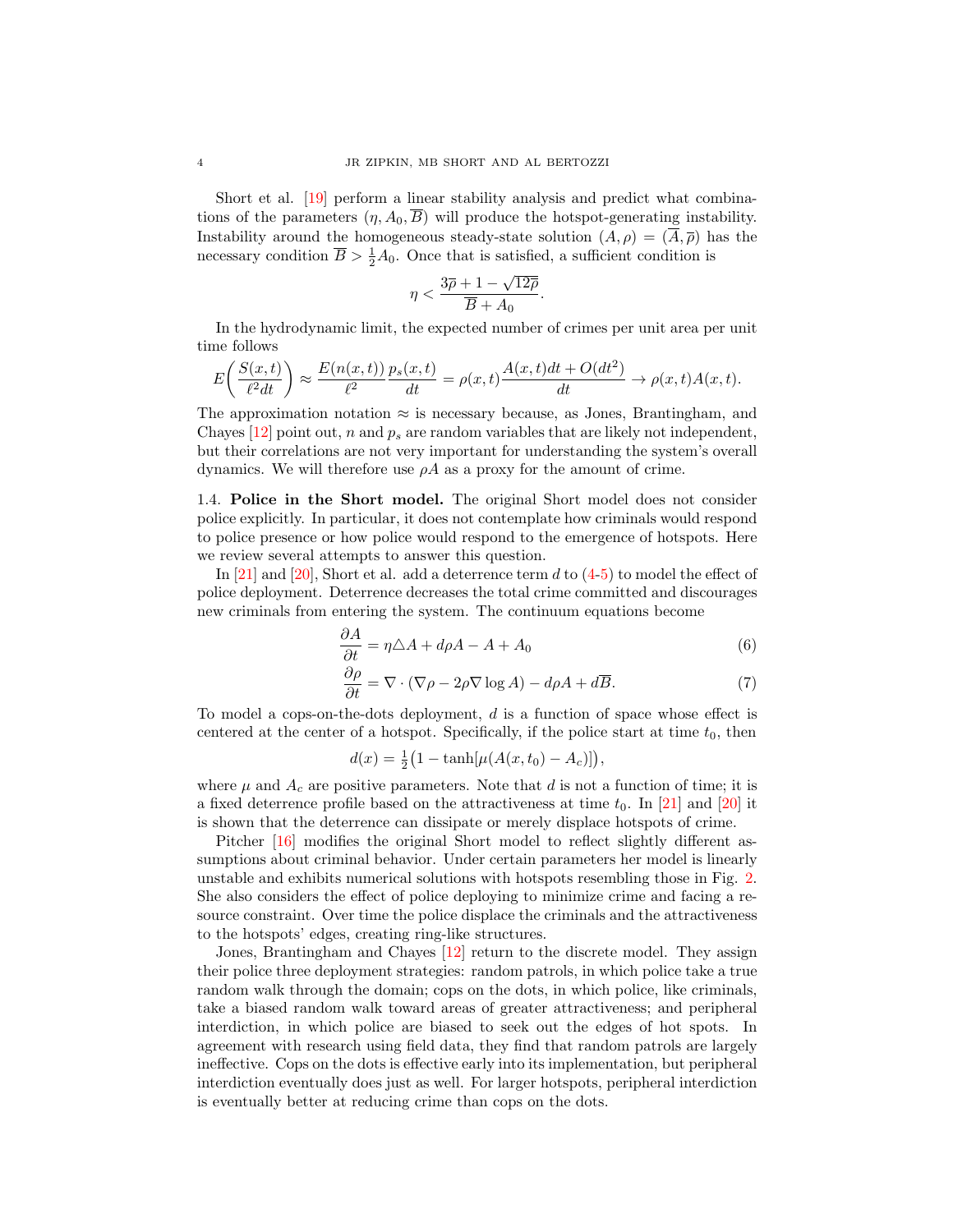### COPS ON THE DOTS 5

1.5. Other models. Berestycki and Nadal [\[1\]](#page-26-2) postulate a different PDE model grounded in economic rather than anthropological literature. Unlike the Short model it is not agent-based, but like the Short model it reflects repeat victimization and exhibits hot spots. Police interact with the system by exerting limited control over the local cost of illegal activity. Given enough resources, an appropriate police strategy can moderate the strength of the hot spots over time. Berestycki, Rodríguez and Ryzhik [\[2\]](#page-26-3) find traveling wave solutions to the system.

Birks, Townsley, and Stewart [\[3\]](#page-26-4) present a novel agent-based model of criminal behavior. As in the discrete Short model, criminal agents move through a rectangular grid and decide whether to strike based in part on different levels of attractiveness encountered throughout the domain. However, in their model targets are distributed randomly throughout the domain, rather than uniformly at one per node. Furthermore, agents are constrained to move along nodes of a transport network, also determined randomly. They are more likely to strike at targets near their current position if those targets are more attractive and if they are more aware of the targets. The study finds that hot spots are more likely to emerge if each agent has only a few destination transit nodes, if attractiveness is heterogeneous, and if awareness is heterogeneous. They do not discuss police directly.

2. Optimal deployment of police. We propose a new method for police deployment that takes into account police departments' ability to strategize and coordinate their motions. Where prior work has postulated either that police deploy to a fixed location or that they may move but without any coordination, we propose that the police are constantly responding to new crimes that are committed. Their rule of movement will be to always deploy to minimize the total crime occurring instantaneously. This approach reflects police's expertise, hierarchy, and coordination, in contrast with criminals who may not collaborate or even share a common goal.

2.1. **Model specification.** Return to equations  $(6-7)$  $(6-7)$ , but assume now that police need not choose a static deployment based on the state of the system at one point in time. Instead allow them to allocate resources dynamically based on how the system responds to them. Under this framework we need a different understanding of the deterrence factor d. Rather than being a fixed function of space it must change in accordance with how the police choose to deploy. Let  $\kappa(x, t)$  be the amount of police resources deployed to point  $x$  at time  $t$ . Then the deterrence factor prevailing at  $(x, t)$  is  $d(\kappa(x, t))$ , with d now a function from  $[0, \infty)$  to  $(0, 1]$ .

Intuition and convenience allow us to describe several properties we expect of d.

<span id="page-4-0"></span>**Definition 2.1.** A function  $d : [0, \infty) \to (0, 1]$  is a *deterrence function* if and only if each of the following is satisfied:

- 1.  $d(0) = 1$ : If no police are present at a location, the criminals behave there as they would in the original model.
- 2. d is decreasing: More police should result in less crime.
- 3. d is convex: Returns to additional police should diminish.
- 4.  $d$  is  $C^2$ : There are no critical levels of police that prevent  $d$  from being smooth.
- 5. d is positive: The police cannot prevent all crime no matter how much they deploy; however,
- 6.  $\lim_{k\to\infty} d(k) = 0$ : They can achieve a target deterrence level if they deploy enough resources.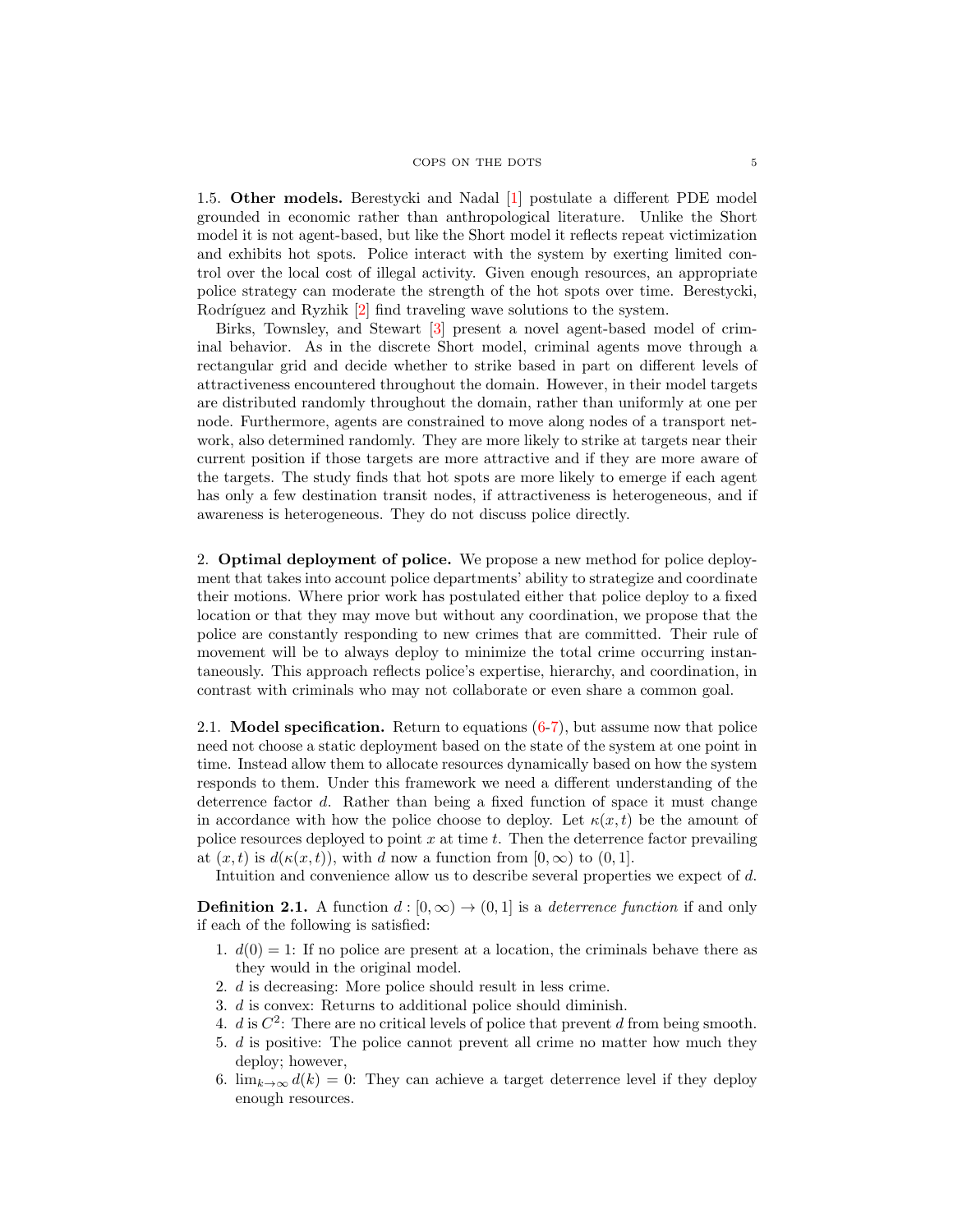Assumptions 3 and 4 together imply by the Inverse Function Theorem that  $d'$  is invertible and  $(d')^{-1}$  is  $C^1$ ; we will use this later. The choice  $d(k) = e^{-k}$  will be convenient, particularly because of a computational advantage described in section [3.3.](#page-18-0)

The police deploy to solve a minimization problem. For now we will assume that their goal at time  $t$  is to minimize the total crime in the system at time  $t$ , that is,  $\int d(\kappa)\rho A\,dx$ , which we sometimes denote  $F(\kappa)$ . They face a positivity constraint  $\kappa > 0$  and some appropriate constraint on their total resources. For now we will assume that at each time step the police must deploy a fixed amount of resources K; that is, for all t,  $\int \kappa dx = K$ .

The problem with dynamic police is therefore

$$
\frac{\partial A}{\partial t} = \eta \triangle A + d(\kappa)\rho A - A + A_0,\tag{8}
$$

$$
\frac{\partial \rho}{\partial t} = \nabla \cdot (\nabla \rho - 2\rho \nabla \log A) - d(\kappa)\rho A + d(\kappa) \overline{B},\tag{9}
$$

<span id="page-5-6"></span><span id="page-5-5"></span><span id="page-5-0"></span>
$$
\kappa = \arg\min\left\{ \int_{\Omega} d(k)\rho A \, dx : k \in L^{1}(\Omega), k \ge 0, \int_{\Omega} k \, dx = K \right\}.
$$
 (10)

The optimization problem  $(10)$  is the novel part of the model.

The feasible set  $\{k \in L^1(\Omega) : k \geq 0, \int_{\Omega} k \, dx = K\}$  is a convex subset of  $L^1$ , and (by the convexity of d) the objective functional  $\kappa \mapsto \int d(\kappa) \rho A dx$  is a convex functional. Thus the optimization problem is convex. In the dual formulation it becomes a free boundary problem, with the boundary determined by  $\rho$ , A, and  $\lambda$ , the dual variable associated to the  $L^1$  constraint.

2.2. Dual formulation: a free boundary problem. The dual formulation has an immediate interpretation in the perspective of the police commander deciding where to deploy resources. Each incremental resource should go to the place where it can have the most incremental impact, until all the resources are used up. Limitations on the commander's resources force him to ignore areas where the amount of crime is below some critical threshold. This threshold is determined by the dual variable  $\lambda$ .

Throughout this section, fix  $t$  and consider the problem of recovering the optimal  $\kappa$  from  $\rho A$ . We will assume that the introduction of police into the Short model has not disrupted the continuity guaranteed by [\[18\]](#page-27-8) too much. In particular, we assume that  $\rho A$  is continuous.

<span id="page-5-1"></span>**Theorem 2.2.** Let  $\rho A$  be non-negative everywhere, positive on a set of positive measure, and continuous. Then there exists  $\lambda > 0$  such that

<span id="page-5-3"></span>
$$
\kappa = (d')^{-1}(-\lambda/\rho A)\chi_{U(\lambda,\rho A)},\tag{11}
$$

where  $U(\lambda, f) = \{x \in \Omega : f(x) > -\lambda/d'(0)\}.$  This  $\lambda$  is the Lagrange multiplier associated to the  $L^1$  constraint [\(10\)](#page-5-0) and as such is the unique solution to the nonlinear equation

<span id="page-5-4"></span>
$$
G(\lambda) := \int_{U(\lambda,\rho A)} (d')^{-1} (-\lambda/\rho A) dx = K.
$$
 (12)

The proof of Theorem [2.2](#page-5-1) is presented in Lemmas [2.3-](#page-5-2)[2.6.](#page-7-0) First we dispatch the easy case when  $\kappa > 0$  throughout  $\Omega$ .

<span id="page-5-2"></span>**Lemma 2.3.** Theorem [2.2](#page-5-1) holds if  $\kappa > 0$  everywhere.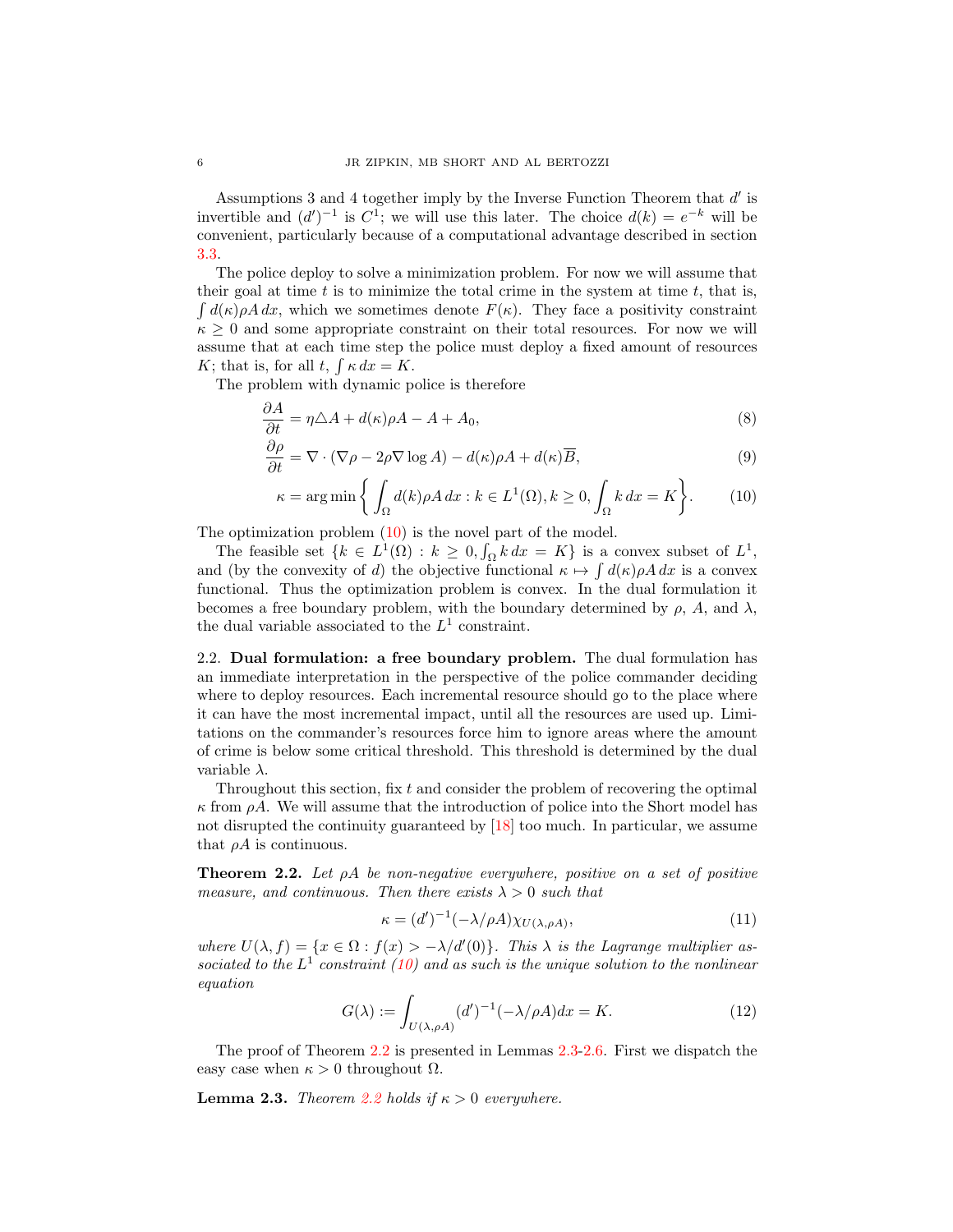*Proof.* We need not impose the  $\kappa \geq 0$  constraint explicitly. Only the  $L^1$  constraint remains, and the Lagrange multiplier method in calculus of variations suffices. The stationarity criterion is  $d'(\kappa)\rho A + \lambda = 0$ , where  $\lambda$  is the Lagrange multiplier associated to the  $L^1$  constraint. As noted previously d' is invertible, so solving for  $\kappa$  gives [\(11\)](#page-5-3). Substituting this into the  $L^1$  constraint gives [\(12\)](#page-5-4), noting that  $U(\lambda, \rho A) = \Omega$ in this case.

G is strictly decreasing because  $d'$  (and hence  $(d')^{-1}$ ) is strictly increasing. Thus the  $\lambda$  solving [\(12\)](#page-5-4) is unique. □

Now assume that  $\kappa = 0$  on a subset of  $\Omega$  of positive measure. There exists a Lagrange multiplier  $\lambda > 0$  such that  $d'(\kappa)\rho A + \lambda = 0$  wherever  $\kappa > 0$ . The  $\kappa$  defined in [\(11\)](#page-5-3) is a weakly increasing function of  $\rho A$ . In particular, there is some threshold value C such that  $\kappa(x) > 0$  if  $\rho(x)A(x) > C$  but  $\kappa(x) = 0$  if  $\rho(x)A(x) < C$ . Lemmas [2.4](#page-6-0) and [2.5](#page-6-1) show that  $C = -\lambda/d'(0)$ . The central idea is that the choice of  $\lambda$  in [\(12\)](#page-5-4) allows  $\kappa$  to be continuous as  $\rho A$  passes the  $-\lambda/d'(0)$  threshold. Were it not continuous, it would be advantageous to redistribute some  $\kappa$  from the edges of its support to nearby areas where it is 0. Lemma [2.6](#page-7-0) proves that this is the unique  $\lambda$ solving  $(12)$  by showing that G is strictly decreasing.

## <span id="page-6-0"></span>Lemma 2.4.  $C \ge -\lambda/d'(0)$ .

*Proof.* Suppose otherwise; then  $C < -\lambda/d'(0)$ . Let  $\rho(x)A(x) = \frac{1}{2}(C - \lambda/d'(0))$ ; such an x exists because  $\rho A$  is continuous. Then  $\kappa(x) > 0$ , and

$$
d'(\kappa(x)) = -\frac{2\lambda}{C - \lambda/d'(0)}.
$$

Both sides are negative, so

$$
d'(\kappa(x)) < -\frac{2\lambda}{-\lambda/d'(0) - \lambda/d'(0)} = d'(0).
$$

But by assumption d is convex, so  $d'(\kappa(x)) > d'(0)$ . Thus  $C \ge -\lambda/d'(0)$ .

### <span id="page-6-2"></span> $\Box$

## <span id="page-6-1"></span>Lemma 2.5.  $C \leq -\lambda/d'(0)$ .

*Proof.* Suppose otherwise; then  $C > -\lambda/d'(0)$ . Let  $\epsilon \in (0, \frac{1}{2}C)$ . Because  $\rho A$  is continuous, there exist  $\delta > 0$  and open subsets  $U^+$ ,  $U^-$  of  $\overline{\Omega}$  such that  $|U^+|$  =  $|U^-| = \delta, 0 < \rho A - C < \epsilon$  in  $U^+$ , and  $0 < C - \rho A < \epsilon$  in  $U^-$ . By definition of C,  $\kappa$  is positive in  $U^+$  but zero in  $U^-$ . In particular, letting  $\kappa^* = (d')^{-1}(-\lambda/C)$  $\kappa > \kappa^* > 0$  in  $U^+$ . This last set of inequalities is independent of  $\epsilon$ , so we are free to further stipulate that  $\epsilon < \frac{1}{2} \kappa^*$ .

Now let  $\hat{\kappa} = \kappa - \epsilon \chi_{U^+} + \epsilon \chi_{U^-}$ , where  $\chi_V$  is the indicator function on the set V. This  $\hat{\kappa}$  meets the positivity and  $L^1$  constraints, and

$$
F(\hat{\kappa}) - F(\kappa) = \int_{U^+} (d(\kappa - \epsilon) - d(\kappa)) \rho A \, dx + \int_{U^-} (d(\kappa + \epsilon) - d(\kappa)) \rho A \, dx
$$
  
\n
$$
= \int_{U^+} (d(\kappa - \epsilon) - d(\kappa)) \rho A \, dx + \int_{U^-} (d(\epsilon) - 1) \rho A \, dx
$$
  
\n
$$
< \int_{U^+} (d(\kappa - \epsilon) - d(\kappa)) (C + \epsilon) dx + \int_{U^-} (d(\epsilon) - 1) (C - \epsilon) dx
$$
  
\n
$$
= (C + \epsilon) \int_{U^+} (d(\kappa - \epsilon) - d(\kappa)) dx + \delta (C - \epsilon) (d(\epsilon) - 1).
$$
 (13)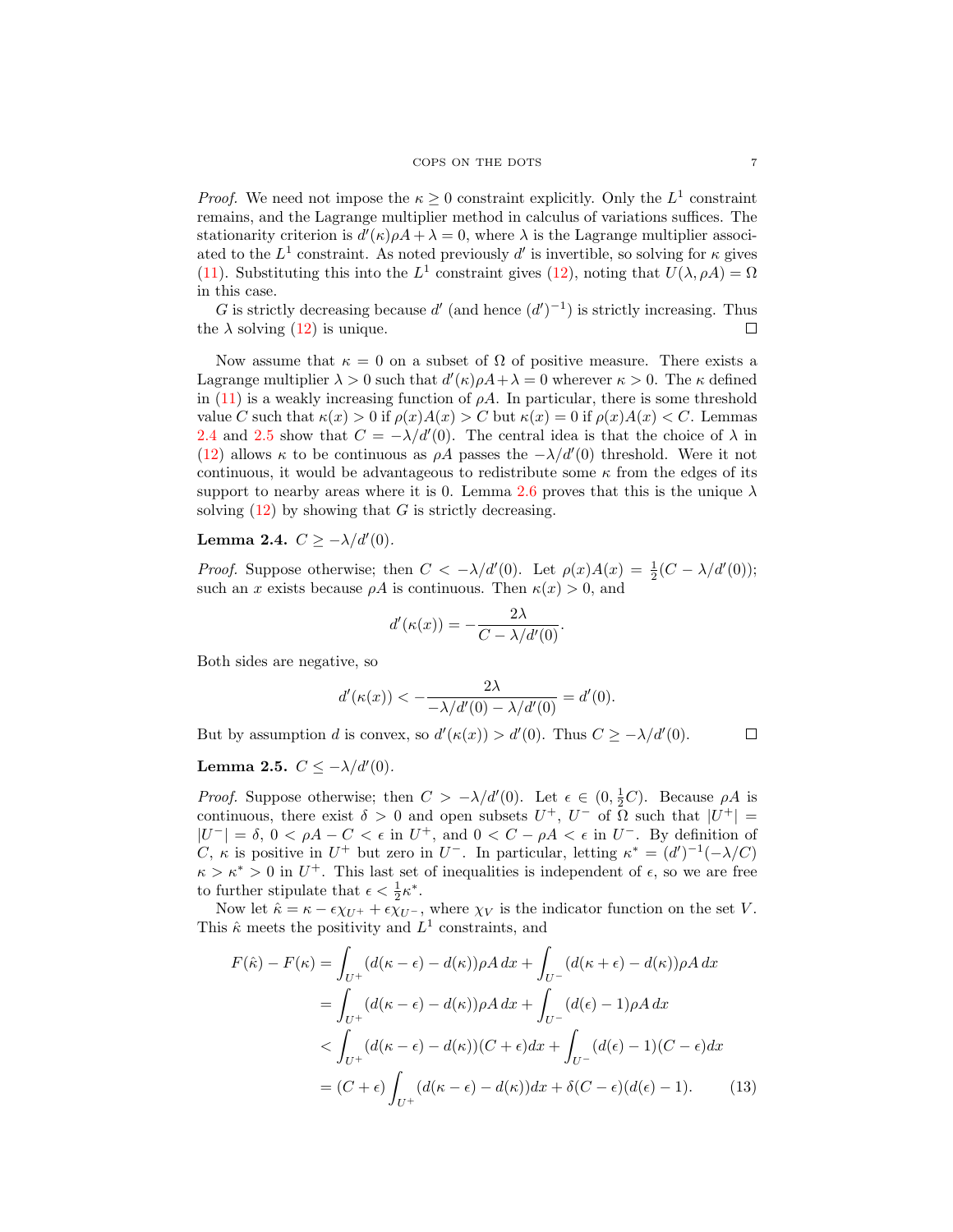By Taylor's theorem, there exists  $\epsilon^*(0) \in (0, \epsilon)$  such that  $d(\epsilon) - 1 = d'(0)\epsilon +$  $\frac{1}{2}d''(\epsilon^*(0))\epsilon^2$ . Let M be the supremum of all values of  $d''(k)$  such that k is within  $\frac{1}{2}\kappa^*$  of any value taken by  $\kappa$ . M is finite because  $\Omega$  is finite,  $\kappa$  is finite, and d'' is continuous. M is positive because  $d''$  is positive. We can therefore write

<span id="page-7-1"></span>
$$
d(\epsilon) - 1 \le d'(0)\epsilon + \frac{1}{2}M\epsilon^2. \tag{14}
$$

By similar reasoning, for each  $\kappa$  there exists  $\epsilon^*(\kappa) \in (0, \epsilon)$  such that

<span id="page-7-2"></span>
$$
d(\kappa - \epsilon) - d(\kappa) = -d'(\kappa)\epsilon + \frac{1}{2}d''(\kappa - \epsilon^*(\kappa))\epsilon^2 \le -d'(\kappa)\epsilon + \frac{1}{2}M\epsilon^2. \tag{15}
$$

Substituting  $(14)$  and  $(15)$  into  $(13)$ ,

$$
F(\hat{\kappa}) - F(\kappa) < (C + \epsilon) \int_{U^+} \left( -d'(\kappa)\epsilon + \frac{1}{2}M\epsilon^2 \right) dx + \delta(C - \epsilon) \left( d'(0)\epsilon + \frac{1}{2}M\epsilon^2 \right)
$$
\n
$$
= -(C + \epsilon)\epsilon \int_{U^+} d'(\kappa) dx + \delta(C - \epsilon) d'(0)\epsilon + \delta CM\epsilon^2
$$
\n
$$
\langle -(C + \epsilon)\epsilon \int_{U^+} d'(\kappa^*) dx + \delta(C - \epsilon) d'(0)\epsilon + \delta CM\epsilon^2
$$
\n
$$
= -\delta(C + \epsilon) d'(\kappa^*)\epsilon + \delta(C - \epsilon) d'(0)\epsilon + \delta CM\epsilon^2
$$
\n
$$
= \delta C(d'(0) - d'(\kappa^*))\epsilon + \delta(CM - d'(\kappa^*) - d'(0))\epsilon^2.
$$

Choose  $\epsilon$  small enough that the first-order term dominates. Because  $d'$  is increasing, this term is negative. Thus  $F(\hat{\kappa}) - F(\kappa) < 0$ , but then  $\kappa$  is not optimal. Thus  $C \leq -\lambda/d'(0)$ .  $\Box$ 

Therefore, as predicted,  $C = -\lambda/d'(0)$ , implying [\(11\)](#page-5-3). This in turn implies [\(12\)](#page-5-4), so it remains only to show that  $\lambda$  solves [\(12\)](#page-5-4) uniquely. Lemma [2.6](#page-7-0) suffices for this.

<span id="page-7-0"></span>Lemma 2.6. G is strictly decreasing.

*Proof.* If 
$$
h > 0
$$
, then  
\n
$$
\frac{G(\lambda + h) - G(\lambda)}{h} = \int_{U(\lambda + h, \rho A)} \frac{(d')^{-1}(- (\lambda + h)/\rho A) - (d')^{-1}(-\lambda/\rho A)}{h} dx
$$
\n
$$
- \frac{1}{h} \int_{U(\lambda, \rho A) \backslash U(\lambda + h, \rho A)} (d')^{-1}(-\lambda/\rho A) dx
$$
\n
$$
=: I_1(h) - I_2(h).
$$

Because everything is continuous,

$$
\lim_{h \to 0^+} I_1(h) = \int_{U(\lambda, \rho A)} \frac{\partial}{\partial \lambda} (d')^{-1} (-\lambda/\rho A) dx = - \int_{U(\lambda, \rho A)} \frac{1}{\rho A d''((d')^{-1} (-\lambda/\rho A))} dx.
$$

Because  $h > 0$ ,

$$
I_2(h) < \frac{1}{h} \int_{U(\lambda, \rho A) \setminus U(\lambda + h, \rho A)} (d')^{-1} \left( \frac{-\lambda}{-(\lambda + h)/d'(0)} \right) dx
$$
\n
$$
= \frac{|U(\lambda, \rho A) \setminus U(\lambda + h, \rho A)|}{h} (d')^{-1} \left( \frac{\lambda}{\lambda + h} d'(0) \right).
$$

The Taylor approximation

$$
(d')^{-1}\left(\frac{\lambda}{\lambda+h}d'(0)\right) = -\frac{d'(0)}{\lambda d''(0)}h + o(h)
$$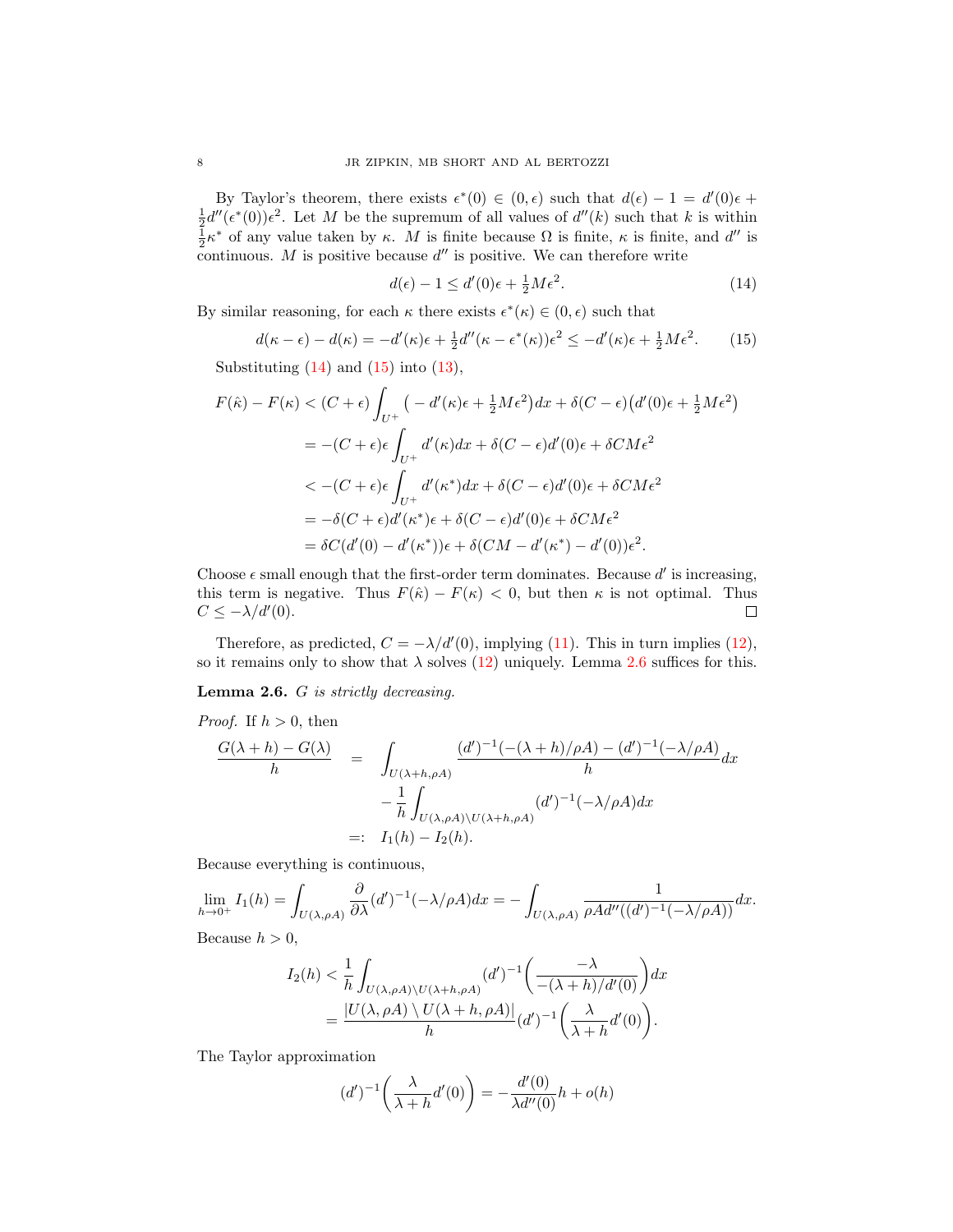then yields

$$
I_2(h) < -\frac{d'(0)}{\lambda d''(0)} |U(\lambda, \rho A) \setminus U(\lambda + h, \rho A)| + o(1)
$$
  
= 
$$
-\frac{d'(0)}{\lambda d''(0)} |\{-\lambda/d'(0) < \rho A \le -(\lambda + h)/d'(0)\}| + o(1).
$$

By a standard measure-theoretic argument,

$$
\lim_{h \to 0^+} I_2(h) \le -\frac{d'(0)}{\lambda d''(0)} \bigg| \bigcap_{h > 0} \{-\lambda/d'(0) < \rho A \le -(\lambda + h)/d'(0)\} \bigg| = 0.
$$

But  $I_2(h) > 0$  by definition, so

$$
\lim_{h \to 0^+} I_2(h) = 0.
$$

Thus

$$
\lim_{h\to 0^+} \frac{G(\lambda+h)-G(\lambda)}{h} = -\int_{\{\rho A > -\lambda/d'(0)\}} \frac{1}{\rho A d''((d')^{-1}(-\lambda/\rho A))} dx < 0.
$$
  
If  $h < 0$ , then

$$
\frac{G(\lambda+h)-G(\lambda)}{h} = \frac{1}{h} \int_{U(\lambda+h,\rho A)\backslash U(\lambda,\rho A)} (d')^{-1} (-(\lambda+h)/\rho A) dx
$$
  
+ 
$$
\int_{U(\lambda,\rho A)} \frac{(d')^{-1} (-(\lambda+h)/\rho A) - (d')^{-1} (-\lambda/\rho A)}{h} dx
$$
  
=: 
$$
I_3(h) + I_4(h).
$$

As before,

$$
\lim_{h \to 0^-} I_4(h) = \int_{U(\lambda,\rho A)} \frac{\partial}{\partial \lambda} (d')^{-1} (-\lambda/\rho A) dx = - \int_{U(\lambda,\rho A)} \frac{1}{\rho A d''((d')^{-1}(-\lambda/\rho A))} dx.
$$

We cannot guarantee that  $\lim_{h\to 0^-} I_3(h) = 0$ . This is because

$$
\lim_{h \to 0^-} |U(\lambda + h, \rho A) \setminus U(\lambda, \rho A)| = |\{\rho A = -\lambda/d'(0)\}|,
$$

which is not necessarily 0. (If it is, then the left- and right-handed derivatives have the same negative value, and we are through.) However, we do have the bounds

$$
\frac{d'(0)}{\lambda d''(0)}|\{-(\lambda+h)/d'(0) < \rho A \le -\lambda/d'(0)\}| + o(1) \le I_3(h) \le 0
$$

as  $h \to 0^-$ . Thus the left-handed derivative is no greater than the right-handed derivative, which is itself negative, and  $G$  is strictly decreasing.  $\Box$ 

We may therefore replace  $(10)$  in the statement of the problem with  $(12)$ , with  $\kappa$  understood to be given explicitly by [\(11\)](#page-5-3). This formulation will be helpful for determining  $\kappa$  numerically.

Geometrically,  $\lambda$  specifies the threshold crime level below which the police will not bother to deploy. This level is precisely  $\lambda$  scaled by the positive constant  $-1/d'(0)$ . As the system evolves,  $\lambda$  too will change. Implicit differentiation in t on the equation  $G(\lambda) = K$  gives

$$
\frac{\lambda_t}{\lambda} = \frac{\int_{U(\lambda, \rho A)} \frac{1}{\rho A d''(\kappa)} \left(\frac{A_t}{A} + \frac{\rho_t}{\rho}\right) dx}{\int_{U(\lambda, \rho A)} \frac{1}{\rho A d''(\kappa)} dx}.
$$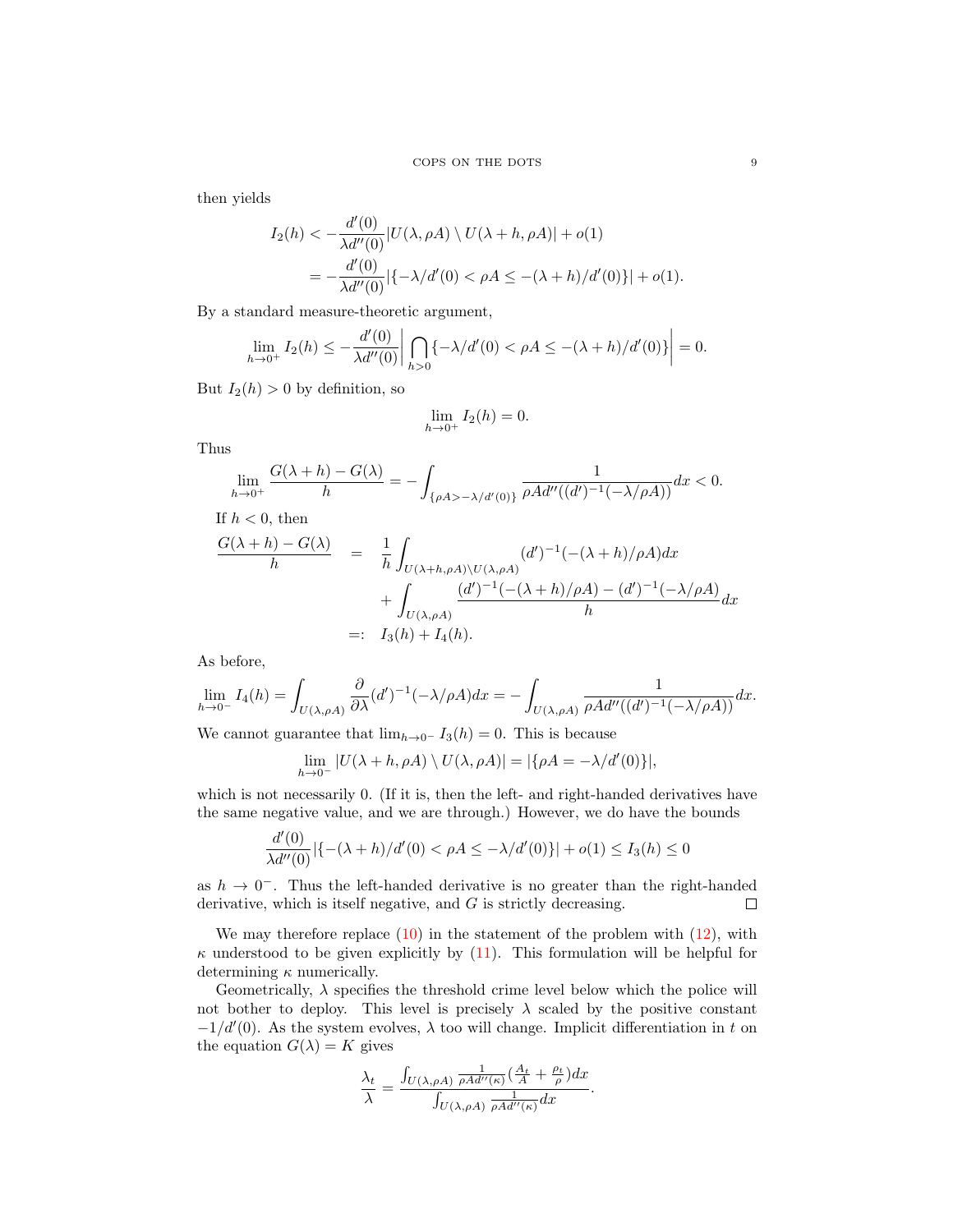Thus the growth rate of  $\lambda$  is determined by a weighted average of the growth rates of A and  $\rho$  inside  $U(\lambda, \rho A)$ , the region in which the police are deployed. In particular, if  $\rho$  and A reach steady state inside  $U(\lambda, \rho A)$ , then  $\lambda_t = 0$ , and the whole system is in steady state.

Corollary [2.7](#page-9-0) reveals why exponential deterrence will be so convenient later on.

<span id="page-9-0"></span>**Corollary 2.7.** If  $d(k) = e^{-k}$ , then throughout  $U(\lambda, \rho A)$ ,  $d(\kappa)\rho A = \lambda$ .

*Proof.* A straightforward calculation following from  $(d')^{-1}(y) = -\log(-y)$ .  $\Box$ 

2.3. Linear stability. The homogeneous steady state solution  $(A, \rho, \kappa) = (\tilde{A}, \tilde{\rho}, \tilde{\kappa})$ to  $(8-10)$  $(8-10)$  is given by

<span id="page-9-3"></span>
$$
\tilde{A} = d(\tilde{\kappa})\overline{B} + A_0, \qquad \tilde{\rho} = \frac{\overline{B}}{\tilde{A}}, \qquad \tilde{\kappa} = \frac{K}{|\Omega|}. \qquad (16)
$$

We can also write  $\tilde{A} = d(\tilde{\kappa})\overline{A} + (1 - d(\tilde{\kappa}))A_0$ . The equilibrium value of A is thus a convex combination of the equilibrium value without police  $(\overline{A})$  and its minimum possible value  $(A_0)$ . More police decreases  $\tilde{A}$  but increases  $\tilde{\rho}$  proportionally, so that  $\tilde{\rho}\tilde{A}=\overline{\rho}\overline{A}$ . The average amount of crime in  $\Omega$  is  $d(\tilde{\kappa})\tilde{\rho}\tilde{A}$ , less by a factor of  $d(\tilde{\kappa})$ than in the system without police.

To understand how the addition of police impacts the stability of the system, we perform a linear stability analysis centered at this equilibrium. Because  $\kappa$  is completely determined at each time by A and  $\rho$ , we perturb only A and  $\rho$  and then determine the consequences on  $\kappa$ . Let  $\epsilon > 0$  be a small parameter specifying the scale of the perturbation:  $A = \tilde{A} + \epsilon a$ ,  $\rho = \tilde{\rho} + \epsilon r$ . The scale parameter  $\epsilon$  relative to the perturbations a and r is such that A and  $\rho$  are positive everywhere. Let  $\kappa$ denote the solution to  $(10)$  given this A and  $\rho$ .

First we prove that, if  $\epsilon$  is small enough, then  $\kappa > 0$  throughout  $\Omega$ .

<span id="page-9-2"></span>**Proposition 2.8.** Let  $K > 0$ , and let  $\rho A$  be positive and bounded. Then there exists  $\epsilon_0 > 0$  such that, if  $0 < \epsilon < \epsilon_0$ , then  $\kappa$  as defined in [\(10\)](#page-5-0) is positive throughout  $\Omega$ .

*Proof.* It suffices to show that, for all  $y \in \Omega$ ,

$$
\int_{\Omega} (d')^{-1} \bigg( d'(0) \frac{\rho(y)A(y)}{\rho(x)A(x)} \bigg) dx < K.
$$

If this is so, then the police deploy to every point in  $\Omega$ . Let  $M = \max(\max |a|, \max |r|)$ . Because  $(d')^{-1}$  is increasing and  $d'(0) < 0$ ,

$$
\int_{\Omega} (d')^{-1} \left( d'(0) \frac{\rho(y)A(y)}{\rho(x)A(x)} \right) dx \le \int_{\Omega} (d')^{-1} \left( d'(0) \frac{\min \rho A}{\max \rho A} \right) dx
$$

$$
\le \int_{\Omega} (d')^{-1} \left( d'(0) \frac{\tilde{\rho} \tilde{A} + (\tilde{\rho} + \tilde{A}) M \epsilon + M^2 \epsilon^2}{\tilde{\rho} \tilde{A} - (\tilde{\rho} + \tilde{A}) M \epsilon - M^2 \epsilon^2} \right) dx
$$

$$
= |\Omega| (d')^{-1} \left( d'(0) \frac{\tilde{\rho} \tilde{A} + (\tilde{\rho} + \tilde{A}) M \epsilon + M^2 \epsilon^2}{\tilde{\rho} \tilde{A} - (\tilde{\rho} + \tilde{A}) M \epsilon - M^2 \epsilon^2} \right). \tag{17}
$$

When  $\epsilon = 0$ , the quantity in [\(17\)](#page-9-1) is 0. It is also a continuous function of  $\epsilon$ , so it is less than K up to some positive value, say  $\epsilon_0$ . For  $\epsilon \in (0, \epsilon_0)$ ,  $\kappa > 0$  throughout Ω. □

Assuming henceforth that  $\epsilon$  is small enough to satisfy Proposition [2.8,](#page-9-2)

<span id="page-9-1"></span>
$$
\kappa = (d')^{-1} \bigg( - \frac{\lambda(\epsilon)}{(\tilde{\rho} + \epsilon r)(\tilde{A} + \epsilon a)} \bigg).
$$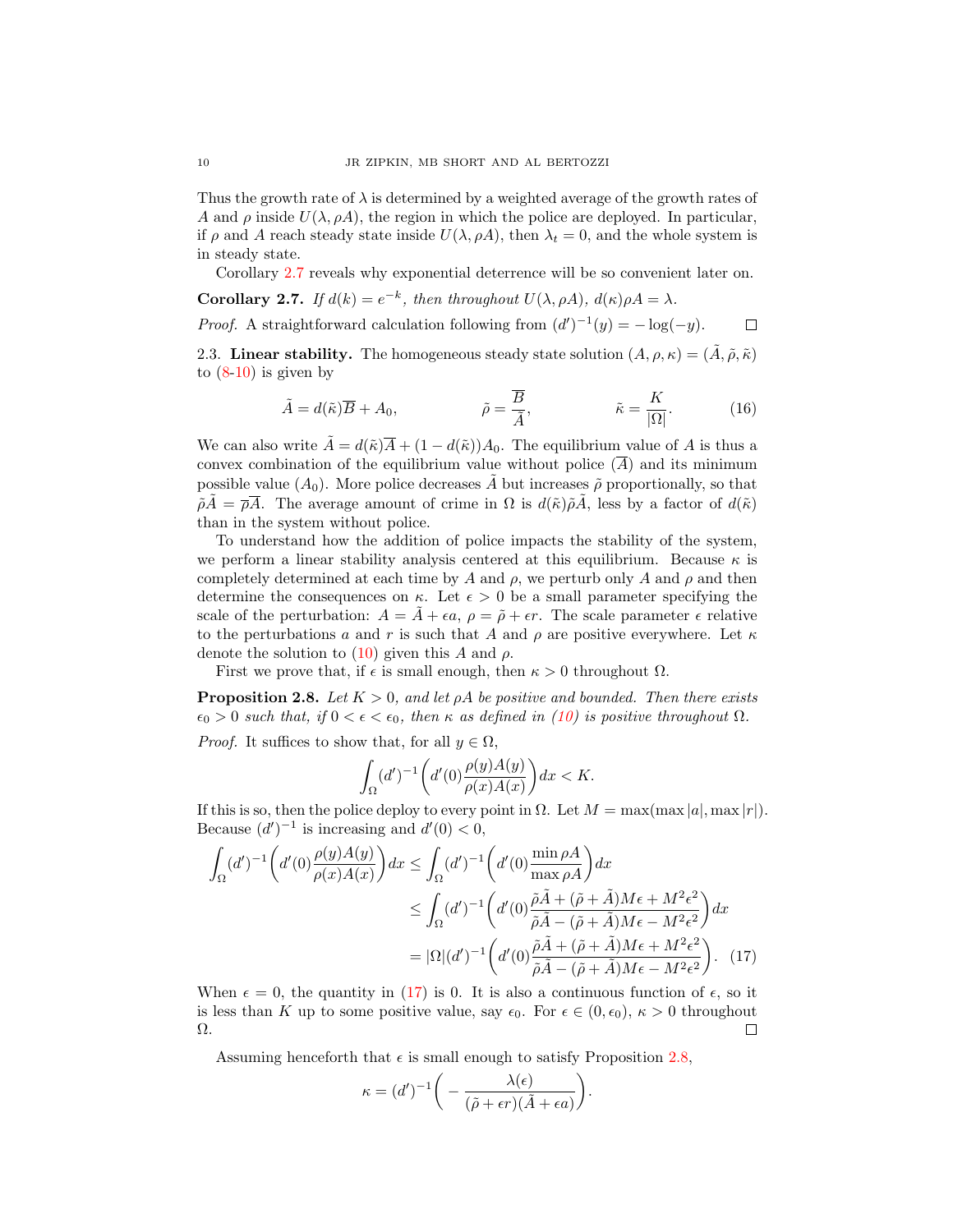Note the dependence of  $\lambda$  on  $\epsilon$ . We seek a Taylor expansion of  $\kappa$  in  $\epsilon$ , centered at  $\epsilon = 0$ . By assumption, when  $\epsilon = 0$ ,  $\kappa = \tilde{\kappa}$ . For the linear coefficient,

$$
\frac{\partial \kappa}{\partial \epsilon}\Big|_{\epsilon=0} = \frac{1}{d''\big((d')^{-1}(-\lambda(0)/\tilde{\rho}\tilde{A})\big)} \cdot -\frac{\tilde{\rho}\tilde{A}\lambda'(0) - (\tilde{\rho}a + \tilde{A}r)\lambda(0)}{\tilde{\rho}^2\tilde{A}^2}
$$

$$
= \frac{1}{d''\big(\tilde{\kappa}\big)} \bigg(\frac{(\tilde{\rho}a + \tilde{A}r)\lambda(0)}{\tilde{\rho}^2\tilde{A}^2} - \frac{\lambda'(0)}{\tilde{\rho}\tilde{A}}\bigg). \tag{18}
$$

Recalling that  $\lambda(0)$  is the Lagrange multiplier associated to the homogeneous steady state,  $\lambda(0) = -d'(\tilde{\kappa})\tilde{\rho}\tilde{A}$ . We get  $\lambda'(0)$  through implicit differentiation on the  $L^1$ constraint

<span id="page-10-0"></span>
$$
\int_{\Omega} (d')^{-1} \bigg( \frac{\lambda(\epsilon)}{(\tilde{\rho} + \epsilon r)(\tilde{A} + \epsilon a)} \bigg) dx = K.
$$

Differentiating with respect to  $\epsilon$  and setting  $\epsilon = 0$ ,

$$
\begin{split} \int_{\Omega}\frac{1}{d''(\tilde{\kappa})}\bigg(\frac{(\tilde{\rho}a+\tilde{A}r)\lambda(0)}{\tilde{\rho}^2\tilde{A}^2}-\frac{\lambda'(0)}{\tilde{\rho}\tilde{A}}\bigg)dx&=0\\ \lambda'(0)&=\frac{\lambda(0)}{|\Omega|\tilde{\rho}\tilde{A}}\bigg(\tilde{\rho}\int_{\Omega}a\,dx+\tilde{A}\int_{\Omega}r\,dx\bigg). \end{split}
$$

Assuming the perturbations have zero spatial mean,  $\lambda'(0) = 0$ . Substituting into  $(18),$  $(18),$ 

$$
\frac{\partial \kappa}{\partial \epsilon}\Big|_{\epsilon=0} = \frac{1}{d''(\tilde \kappa)}\frac{(\tilde \rho a + \tilde A r) \cdot - d'(\tilde \kappa) \tilde \rho \tilde A}{\tilde \rho^2 \tilde A^2} = - \frac{d'(\tilde \kappa)}{d''(\tilde \kappa)}\Big(\frac{r}{\tilde \rho} + \frac{a}{\tilde A}\Big).
$$

Thus

$$
\kappa = \tilde{\kappa} - \frac{d'(\tilde{\kappa})}{d''(\tilde{\kappa})} \left(\frac{r}{\tilde{\rho}} + \frac{a}{\tilde{A}}\right) \epsilon + o(\epsilon).
$$

This leads to an expansion of  $d(\kappa)$  about  $\epsilon = 0$ :

$$
d(\kappa) = d(\tilde{\kappa}) - \frac{d'(\tilde{\kappa})^2}{d''(\tilde{\kappa})} \left(\frac{r}{\tilde{\rho}} + \frac{a}{\tilde{A}}\right) \epsilon + o(\epsilon).
$$

Substitute the perturbation into  $(8)$ :

$$
\epsilon \frac{\partial a}{\partial t} = \epsilon \eta \triangle a + \left( d(\tilde{\kappa}) - \frac{d'(\tilde{\kappa})^2}{d''(\tilde{\kappa})} \left( \frac{r}{\tilde{\rho}} + \frac{a}{\tilde{A}} \right) \epsilon \right) (\tilde{A} + \epsilon a)(\tilde{\rho} + \epsilon r) - (\tilde{A} + \epsilon a - A_0) + o(\epsilon)
$$
  
=  $d(\tilde{\kappa}) \tilde{A} \tilde{\rho} - (\tilde{A} - A_0)$   
+  $\left( \eta \triangle a - a + d(\tilde{\kappa}) \tilde{A}r + d(\tilde{\kappa}) \tilde{\rho} a - \frac{d'(\tilde{\kappa})^2}{d''(\tilde{\kappa})} \tilde{\rho} \tilde{A} \left( \frac{r}{\tilde{\rho}} + \frac{a}{\tilde{A}} \right) \right) \epsilon + o(\epsilon).$ 

The order-1 terms cancel by [\(16\)](#page-9-3). Disregarding the superlinear terms, we get

$$
\frac{\partial a}{\partial t} = \eta \triangle a - a + \left( d(\tilde{\kappa}) - \frac{d'(\tilde{\kappa})^2}{d''(\tilde{\kappa})} \right) \tilde{\rho} a + \left( d(\tilde{\kappa}) - \frac{d'(\tilde{\kappa})^2}{d''(\tilde{\kappa})} \right) \tilde{A} r
$$

Follow the same course for [\(9\)](#page-5-6):

$$
\frac{\partial r}{\partial t} = \triangle r - d(\tilde{\kappa})\tilde{A}r - \frac{2\tilde{\rho}}{\tilde{A}}\triangle a - d(\tilde{\kappa})\tilde{\rho}a.
$$

We choose the form  $a(x,t) = r(x,t) = e^{\sigma t + in \cdot x}$  for the perturbations so they will be eigenfunctions of the differential operators  $\partial/\partial t$  and  $\Delta$ . The equations are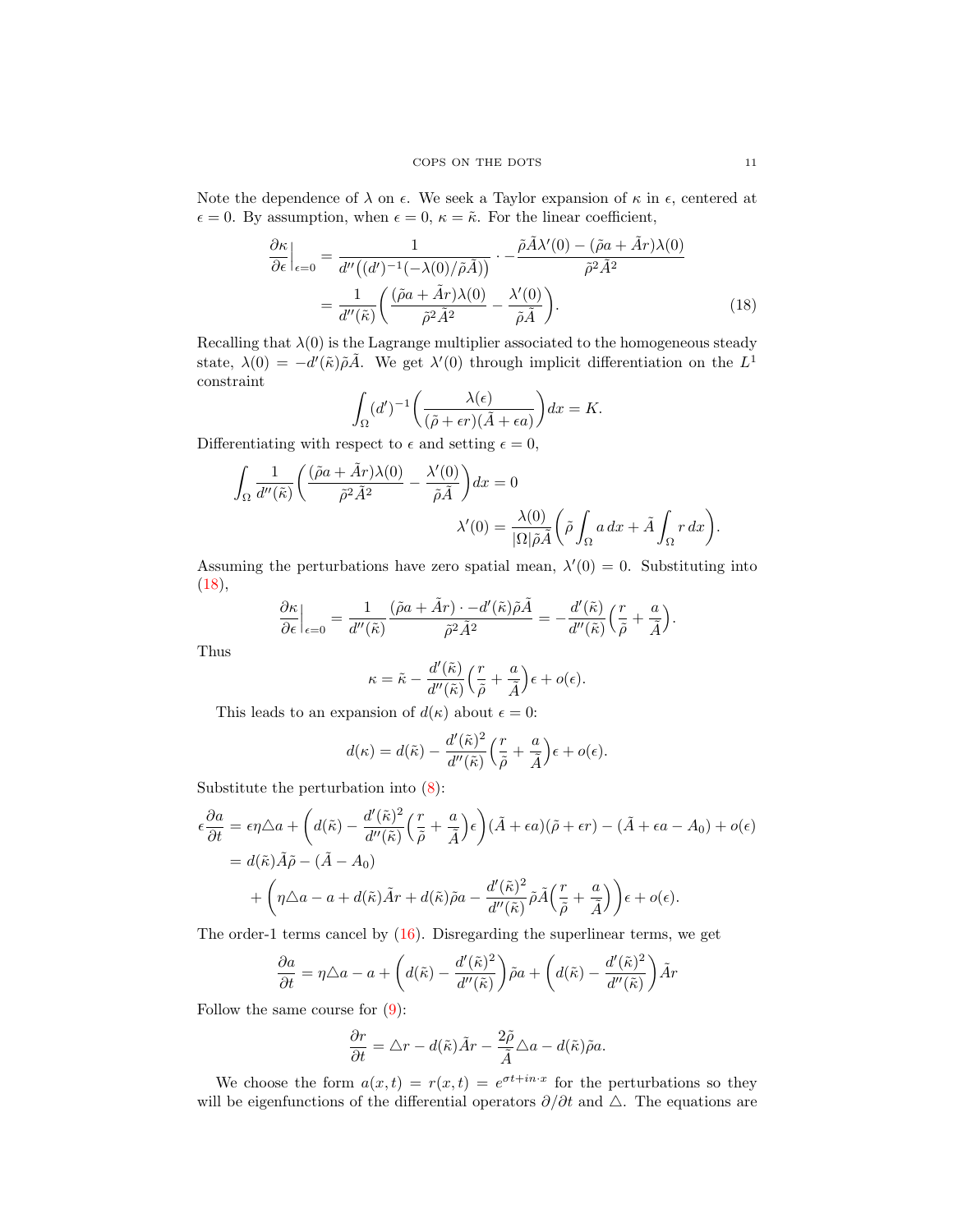radial, so we can let *n* be scalar:  $a(x,t) = r(x,t) = e^{\sigma t + in(x_1+x_2)}$  This yields the eigenvalue system

<span id="page-11-1"></span>
$$
\begin{pmatrix}\n-\eta n^2 - 1 + D(\tilde{\kappa})\tilde{\rho} & D(\tilde{\kappa})\tilde{A} \\
\frac{2\tilde{\rho}}{\tilde{A}}n^2 - d(\tilde{\kappa})\tilde{\rho} & -n^2 - d(\tilde{\kappa})\tilde{A}\n\end{pmatrix}\n\begin{pmatrix}\na \\
r\n\end{pmatrix} = \sigma \begin{pmatrix}\na \\
r\n\end{pmatrix}
$$
\n(19)

where  $D(\tilde{\kappa}) = d(\tilde{\kappa}) - d'(\tilde{\kappa})^2/d''(\tilde{\kappa})$ . Note that  $D(\tilde{\kappa}) < d(\tilde{\kappa})$ .

This system can be linearly unstable, for example if  $\eta = \frac{1}{10}$ ,  $A_0 = \frac{1}{100}$ ,  $\overline{B} = \frac{1}{2}$ ,  $d(\kappa) = (1 + \kappa)^{-1}$ ,  $K = 1$ ,  $n = 1$ . For the remainder of this section we present sufficient conditions for linear stability (or equivalently necessary conditions for linear instability) because these give clues to how effective police can be in stopping crime. We begin with a special case.

<span id="page-11-5"></span>**Proposition 2.9.** If d is exponential, then the system is unconditionally linearly stable.

*Proof.* In this case  $D$  is identically 0. The matrix is triangular, and its unconditionally negative eigenvalues can be read off the diagonal.  $\Box$ 

This is a marked contrast with the  $K = 0$  case, the original Short system, in which the proper choice of parameters can yield linear instability  $[19]$ ; this system is linearly stable for any positive value of  $K$ . The key to the discontinuity lies in Proposition [2.8:](#page-9-2) given  $K > 0$ ,  $\kappa$  is everywhere positive once  $\epsilon$  is small enough. In contrast, when  $K = 0$ ,  $\kappa$  cannot be positive anywhere.

Of course,  $D(\tilde{\kappa})$  need not be identically 0 in general.<sup>[1](#page-11-0)</sup> Theorem [2.11](#page-12-0) states that even these scenarios can be stabilized given enough police. It and several other results rely on the following lemma.

<span id="page-11-4"></span>**Lemma 2.10.** For all  $\eta$ ,  $A_0$ ,  $\overline{B}$ ,  $K > 0$  and every deterrence function d, if the system is linearly unstable, then

<span id="page-11-3"></span>
$$
1 + d(\tilde{\kappa})\eta \tilde{A} - 3D(\tilde{\kappa})\tilde{\rho} < -\eta. \tag{20}
$$

.

Proof. The greater of the eigenvalues of the matrix in [\(19\)](#page-11-1) is

<span id="page-11-2"></span>
$$
\sigma_n = \frac{-q_n + \sqrt{q_n^2 - 4\left(\eta n^4 + (1 + d(\tilde{\kappa})\eta \tilde{A} - 3D(\tilde{\kappa})\tilde{\rho})n^2 + d(\tilde{\kappa})\tilde{A}\right)}}{2}
$$
(21)

where  $q_n = 1 + d(\tilde{\kappa})\tilde{A} + (1 + \eta)n^2 - D(\tilde{\kappa})\tilde{\rho}$ . The system is linearly unstable if and only if  $\text{Re}\,\sigma_n > 0$  for some integer *n*.

First we show that  $q_n > 0$ , for which  $q_0 > 0$  suffices. First,

$$
d(\tilde{\kappa})(d(\tilde{\kappa})\overline{B} + A_0)^2 + \overline{B}\frac{d'(\tilde{\kappa})^2}{d''(\tilde{\kappa})} > 0
$$

$$
d(\tilde{\kappa})\overline{B} + A_0 + d(\tilde{\kappa})(d(\tilde{\kappa})\overline{B} + A_0)^2 - \left(d(\tilde{\kappa}) - \frac{d'(\tilde{\kappa})^2}{d''(\tilde{\kappa})}\right)\overline{B} > A_0
$$

$$
1 + d(\tilde{\kappa})(d(\tilde{\kappa})\overline{B} + A_0) - \left(d(\tilde{\kappa}) - \frac{d'(\tilde{\kappa})^2}{d''(\tilde{\kappa})}\right)\frac{\overline{B}}{d(\tilde{\kappa})\overline{B} + A_0} > \frac{A_0}{d(\tilde{\kappa})\overline{B} + A_0}
$$

Recalling the definitions of A and  $\tilde{\rho}$  from [\(16\)](#page-9-3),

$$
1+d(\tilde{\kappa})\tilde{A}-D(\tilde{\kappa})\tilde{\rho}>\frac{A_0}{\tilde{A}},
$$

<span id="page-11-0"></span><sup>&</sup>lt;sup>1</sup>Indeed the only deterrence function d solving the differential equation  $D(k) = 0$  is  $d(k) = e^{-ck}$ , with c a constant of integration.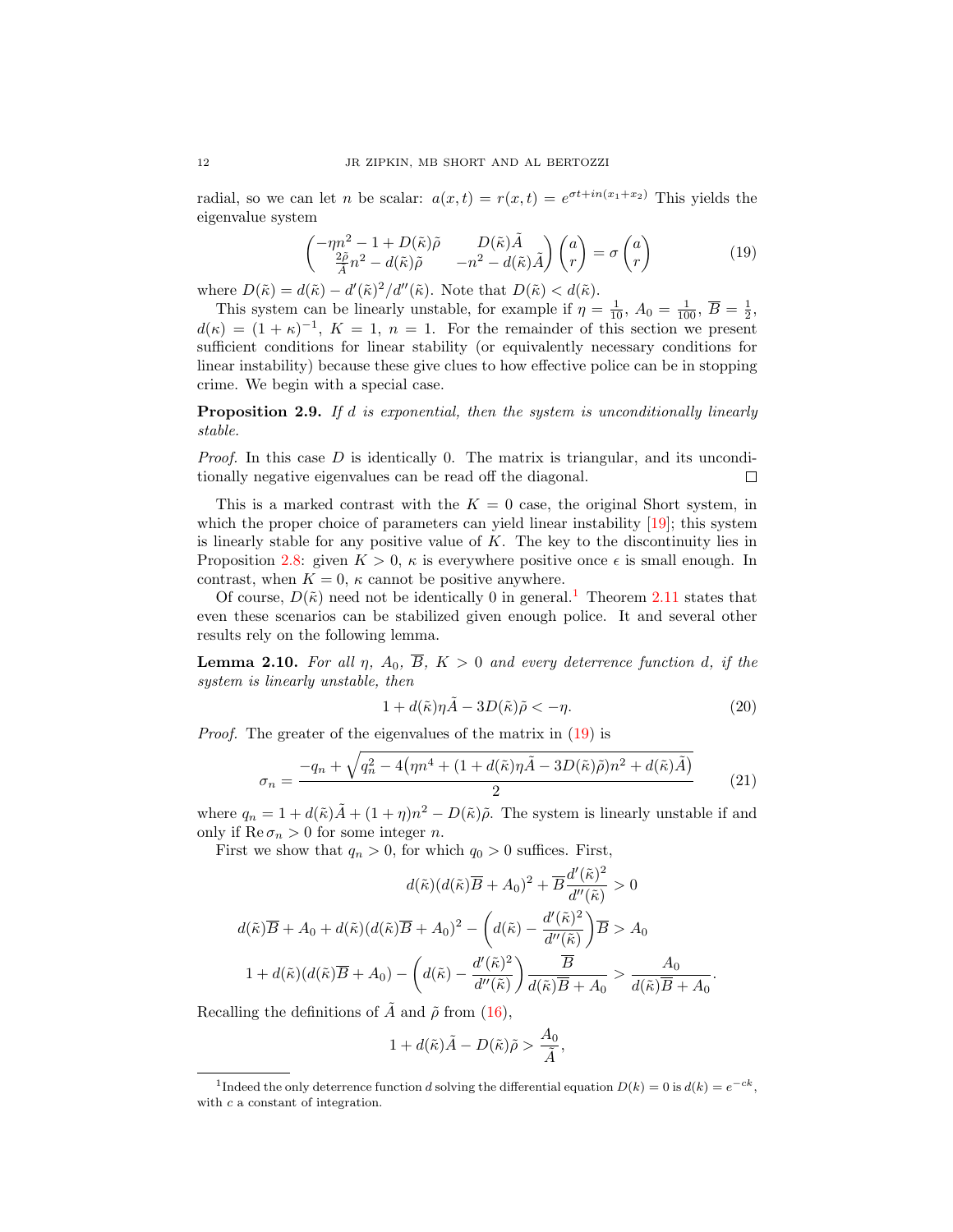so  $q_0 > 0$ .

Thus  $\text{Re}\,\sigma_n > 0$  only if the square root in [\(21\)](#page-11-2) is real and greater than  $q_n$ . Equivalently, there exists an integer  $n$  such that

<span id="page-12-2"></span>
$$
\eta n^4 + (1 + d(\tilde{\kappa})\eta \tilde{A} - 3D(\tilde{\kappa})\tilde{\rho})n^2 + d(\tilde{\kappa})\tilde{A} < 0. \tag{22}
$$

Equivalently, the polynomial  $f_1$  defined by

$$
f_1(x) = \eta x^2 + (1 + d(\tilde{\kappa})\eta \tilde{A} - 3D(\tilde{\kappa})\tilde{\rho})x + d(\tilde{\kappa})\tilde{A}
$$

has two real roots, and a positive square integer lies between them. This is true only if the greater root of  $f_1$  is greater than 1:

$$
\frac{-(1+d(\tilde\kappa)\eta\tilde A-3D(\tilde\kappa)\tilde\rho)+\sqrt{(1+d(\tilde\kappa)\eta\tilde A-3D(\tilde\kappa)\tilde\rho)^2-4\eta d(\tilde\kappa)\tilde A}}{2\eta}>1.
$$

Equivalently,

<span id="page-12-1"></span>
$$
\sqrt{(1+d(\tilde{\kappa})\eta\tilde{A}-3D(\tilde{\kappa})\tilde{\rho})^2-4d(\tilde{\kappa})\eta\tilde{A}}>2\eta+1+d(\tilde{\kappa})\eta\tilde{A}-3D(\tilde{\kappa})\tilde{\rho}.
$$
 (23)

If the right-hand side of [\(23\)](#page-12-1) is positive, then we can square both sides, leading ultimately to the inequality

 $1 + d(\tilde{\kappa})\eta \tilde{A} - 3D(\tilde{\kappa})\tilde{\rho} < -\eta - d(\tilde{\kappa})\tilde{A}.$ 

If the right-hand side of  $(23)$  is negative, then

$$
1 + d(\tilde{\kappa})\eta \tilde{A} - 3D(\tilde{\kappa})\tilde{\rho} < -2\eta.
$$

In either case, [\(20\)](#page-11-3) holds.

<span id="page-12-0"></span>**Theorem 2.11.** For all  $\eta$ ,  $A_0$ ,  $\overline{B} > 0$  and every deterrence function d, there exists  $K^* > 0$  such that the system is linearly stable if  $K > K^*$ .

Proof. Suppose the system is linearly unstable. Then  $(20)$  holds, which implies

 $1 + d(\tilde{\kappa})\eta \tilde{A} - 3d(\tilde{\kappa})\tilde{\rho} < -\eta.$ 

Per [\(16\)](#page-9-3), substitute  $\overline{B}/\tilde{A}$  for  $\tilde{\rho}$  and  $d(\tilde{\kappa})\overline{B} + A_0$  for  $\tilde{A}$ . Collect terms in  $d(\tilde{\kappa})$ :

$$
\eta \overline{B}^2 d(\tilde \kappa)^3 + 2 \eta A_0 \overline{B} d(\tilde \kappa)^2 + (\eta A_0^2 + (\eta - 2) \overline{B}) d(\tilde \kappa) + (\eta + 1) A_0 \le 0.
$$

Define the polynomial  $f_2$  by

$$
f_2(y) = \eta \overline{B}^2 y^3 + 2\eta A_0 \overline{B} y^2 + (\eta A_0^2 + (\eta - 2)\overline{B})y + (\eta + 1)A_0.
$$

Because  $f_2(0) = (\eta + 1)A_0 > 0$ , by the intermediate value theorem there exists  $y_2 \in (0,1]$  such that  $f_1(y) \ge 0$  for all  $y \in [0,y_2]$ . Let  $K^* = d^{-1}(y_2)|\Omega|$ . By Definition [2.1,](#page-4-0) if  $K > K^*$ , then  $d(\tilde{\kappa}) \leq y_2$ . Thus  $f_2(d(\tilde{\kappa})) \geq 0$ , so by Lemma [2.10](#page-11-4) the system is linearly stable.  $\Box$ 

Thus K<sup>∗</sup> is bounded from above in terms of the zeros of a cubic polynomial. Specifically,  $y_2$  is the lesser of 1 and the least positive root of  $f_2$ , if it has a positive root. If it does not, then the system is linearly stable for all  $K > 0$ .

The  $K^*$  found in the above proof is by no means sharp. Indeed, Proposition [2.9](#page-11-5) tells us that  $K^* = 0$  when d is exponential. Even in general cases we may be able to sharpen it further. For  $(22)$  to hold, the polynomial  $f_1$  must have two real roots, so its discriminant must be positive. Equivalently,

<span id="page-12-3"></span>
$$
(1 + d(\tilde{\kappa})\eta \tilde{A} - 3D(\tilde{\kappa})\tilde{\rho})^2 \ge 4d(\tilde{\kappa})\eta \tilde{A}.
$$
 (24)

 $\Box$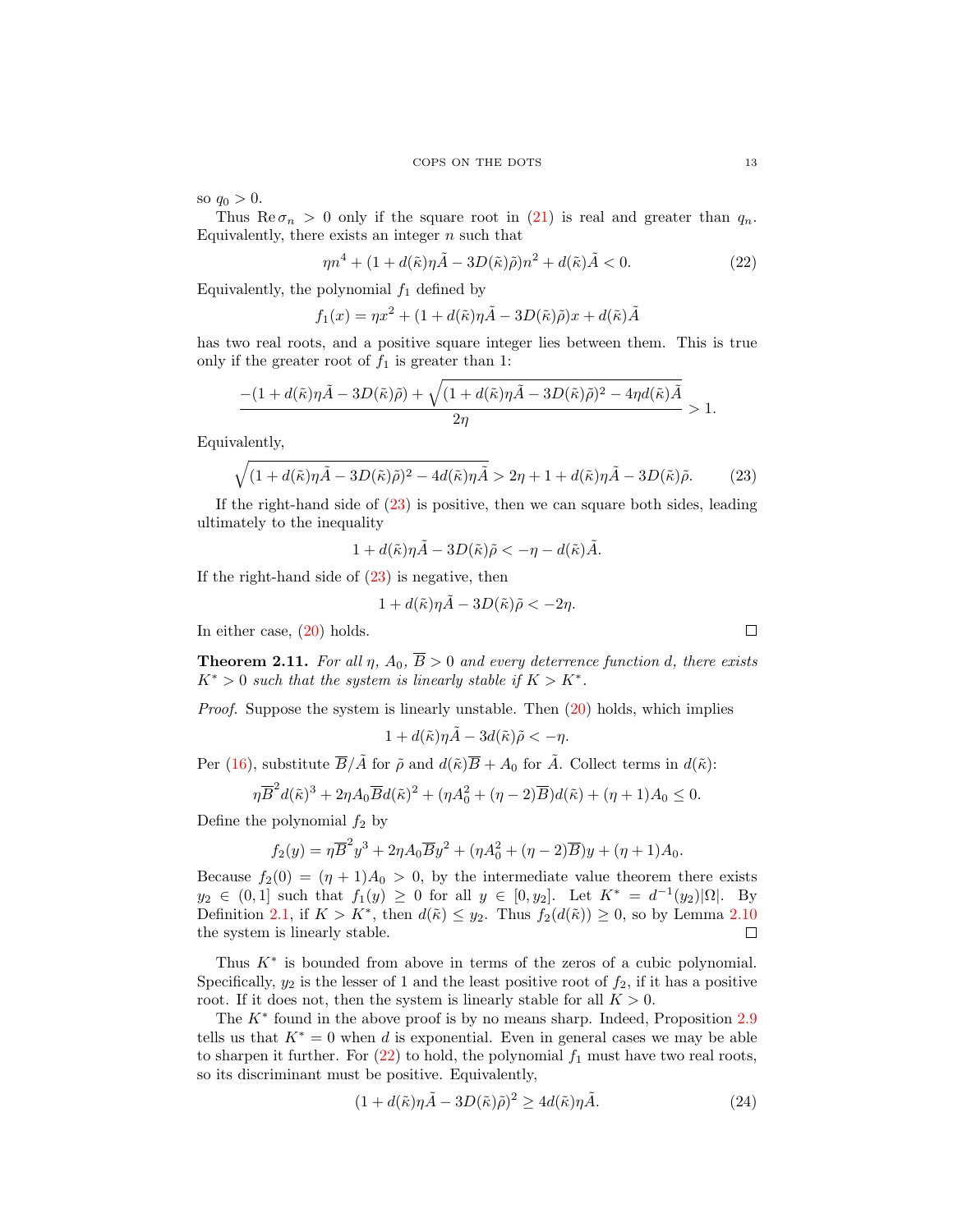If  $1 + d(\tilde{\kappa})n\tilde{A} - 3D(\tilde{\kappa})\tilde{\rho} > 0$ , then the roots of p are not positive, so [\(24\)](#page-12-3) reduces to

<span id="page-13-0"></span>
$$
1 + d(\tilde{\kappa})\eta \tilde{A} - 3D(\tilde{\kappa})\tilde{\rho} \le -2\sqrt{d(\tilde{\kappa})\eta \tilde{A}}.\tag{25}
$$

If we use  $(25)$  in the place of  $(20)$  in the proof of Theorem [2.11,](#page-12-0) we get the function  $f_3$  defined by

$$
f_3(y) = \eta \overline{B}^2 y^3 + 2\eta A_0 \overline{B} y^2 + (\eta A_0^2 - 2\overline{B})y + 2\sqrt{\eta}(\overline{B}y + A_0)^{3/2} y^{1/2} + A_0.
$$

in the place of  $f_2$ . Because  $f_3$  is continuous and  $f_3(0) > 0$ , a similar intermediate value theorem argument works here as well. If  $y_3$  is the lesser of 1 and the least positive root of  $f_3$ , then  $K^* = \min(d^{-1}(y_2), d^{-1}(y_3))|\Omega|$ . Corollary [2.19](#page-15-0) sharpens  $K^*$  further.

Moreover, Theorem [2.11](#page-12-0) is not the only sufficient condition for linear stability. Propositions [2.12](#page-13-1) and [2.14](#page-13-2) and Corollaries [2.13](#page-13-3) and [2.15](#page-13-4) provide conditions relying only on the parameters  $\eta$ ,  $A_0$ , and  $\overline{B}$ .

# <span id="page-13-1"></span>**Proposition 2.12.** If  $\eta \geq 2\overline{B}/(\overline{B} + A_0^2)$ , then the system is linearly stable.

*Proof.* The polynomial  $f_2$  has all positive coefficients, except possibly for the linear coefficient. If  $\eta \geq 2\overline{B}/(\overline{B}+A_0^2)$ , then the linear coefficient is non-negative, so  $f_2$  is monotone. Thus it can have no positive roots, since  $f_2(0) > 0$ .  $\Box$ 

<span id="page-13-3"></span>Corollary 2.13. If  $\eta \geq 2$ , then the system is linearly stable.

<span id="page-13-2"></span>**Proposition 2.14.** If  $\eta \geq (2\overline{B} - A_0)/(\overline{B} + A_0)$ , then the system is linearly stable. Proof. Write [\(20\)](#page-11-3) as

$$
(\eta+1)A_0+(\eta-2)d(\tilde\kappa)\overline B+d(\tilde\kappa)\eta(d(\tilde\kappa)\overline B+A_0)^2<-3\overline B\frac{d'(\tilde\kappa)^2}{d''(\tilde\kappa)}.
$$

If the system is linearly unstable, then  $\eta - 2 < 0$  by Corollary [2.13.](#page-13-3) Because the right-hand side is negative and  $0 < d(\tilde{\kappa}) < 1$ ,

<span id="page-13-5"></span>
$$
(\eta + 1)A_0 + (\eta - 2)\overline{B} < 0. \tag{26}
$$

Because  $(20)$  is necessary for linear instability by Lemma [2.10,](#page-11-4) so is  $(26)$ .  $\Box$ 

<span id="page-13-4"></span>**Corollary 2.15.** If  $2\overline{B} \leq A_0$ , then the system is linearly stable.

Since stating Theorem [2.11](#page-12-0) we have ignored the information about the shape of d encoded in the  $d'(\tilde{\kappa})^2/d''(\tilde{\kappa})$  term of  $D(\tilde{\kappa})$ . We now use it and Lemma [2.10](#page-11-4) to treat another special case.

**Proposition 2.16.** If  $d(\kappa) = (1 + \kappa)^{-p}$  with  $p \geq 2$ , then the system is linearly stable.

Proof. In this case,

$$
D(\kappa) = \frac{1}{p+1}(1+\kappa)^{-p} = \frac{1}{p+1}d(\kappa).
$$

Substituting this into [\(20\)](#page-11-3) gives

$$
1 + d(\tilde{\kappa})\eta \tilde{A} - \frac{3}{p+1}d(\tilde{\kappa})\tilde{\rho} < -\eta.
$$

Collecting terms in  $d(\tilde{\kappa})$ ,

$$
\eta \overline{B}^2 d(\tilde{\kappa})^3 + 2\eta A_0 \overline{B} d(\tilde{\kappa})^2 + (\eta A_0^2 + (\eta + 1 - \frac{3}{p+1}) \overline{B}) d(\tilde{\kappa}) + (\eta + 1) A_0 < 0.
$$

This can hold only if the polynomial  $f_4$  defined by

$$
f_4(y) = \eta \overline{B}^2 y^3 + 2\eta A_0 \overline{B} y^2 + (\eta A_0^2 + (\eta + 1 - \frac{3}{p+1}) \overline{B})y + (\eta + 1)A_0
$$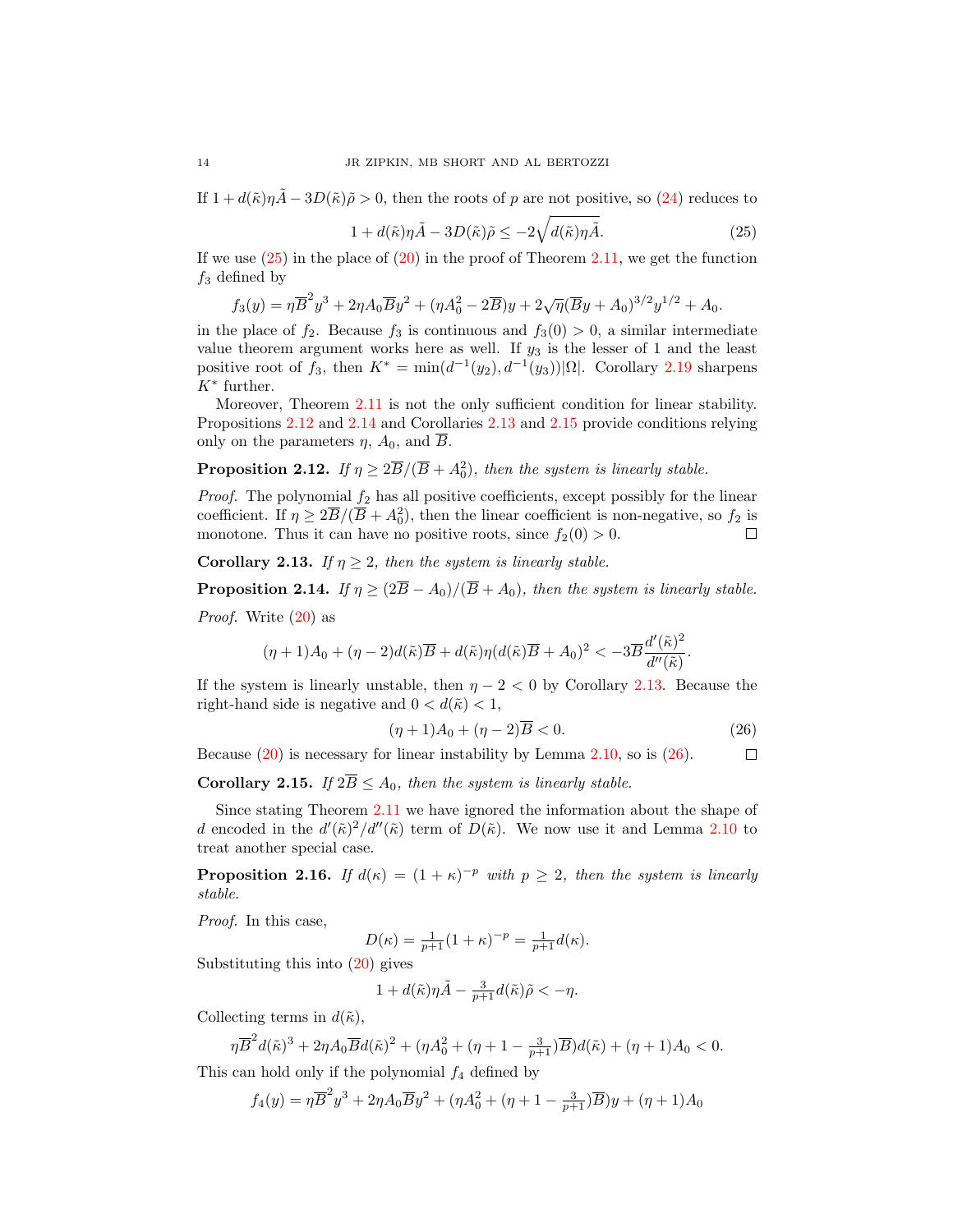has a root between 0 and 1. Since  $f_4(0) > 0$  and all coefficients are positive, except perhaps for the linear coefficient, the linear coefficient must be negative for such a root to exist. Thus

$$
p < \frac{3}{\eta+1+\eta A_0^2/\overline{B}}-1
$$

is a necessary condition for linear stability. But this is impossible if  $p \geq 2$ .  $\Box$ 

Proposition [2.17](#page-14-0) uses the  $(d')^2/d''$  information to show that, in general, d must decay slower than exponentially in unstable regions.

<span id="page-14-0"></span>**Proposition 2.17.** Given  $\eta$ ,  $A_0$ ,  $\overline{B} > 0$  and a deterrence function d, let  $[K_1, K_2]$ be an interval such that the system is linearly unstable if  $K_1 \leq K \leq K_2$ . If  $K_1$  $K \leq K_2$ , then

<span id="page-14-1"></span>
$$
d(\tilde{\kappa}) > d(\tilde{\kappa}_1) \exp\left(\frac{d'(\tilde{\kappa}_1)}{d(\tilde{\kappa}_1)}(\tilde{\kappa} - \tilde{\kappa}_1)\right).
$$
 (27)

*Proof.* Recall first that  $\tilde{\kappa} = K/|\Omega|$ , so we may speak interchangeably of K and  $\tilde{\kappa}$ . It follows from Lemma [2.10](#page-11-4) that D is positive on  $[\tilde{\kappa}_1, \tilde{\kappa}_2]$ , or equivalently

$$
\frac{d''(\tilde{\kappa})}{d'(\tilde{\kappa})} < \frac{d'(\tilde{\kappa})}{d(\tilde{\kappa})}.
$$

Integrating both sides from  $\tilde{\kappa}_1$  to  $\tilde{\kappa}$ ,

$$
\log \frac{d'(\tilde{\kappa})}{d'(\tilde{\kappa}_1)} < \log \frac{d(\tilde{\kappa})}{d(\tilde{\kappa}_1)} \\
\frac{d'(\tilde{\kappa})}{d(\tilde{\kappa})} > \frac{d'(\tilde{\kappa}_1)}{d(\tilde{\kappa}_1)}.
$$

Integrating again,

$$
\log \frac{d(\tilde{\kappa})}{d(\tilde{\kappa}_1)} > \frac{d'(\tilde{\kappa}_1)}{d(\tilde{\kappa}_1)}(\tilde{\kappa} - \tilde{\kappa}_1),
$$

which is  $(27)$ .

Proposition [2.9](#page-11-5) is a corollary to Proposition [2.17.](#page-14-0)

We now present a final result limiting the instability of the system. Like Propo-sition [2.17,](#page-14-0) it establishes a lower bound for  $d(\tilde{\kappa})$  in unstable regions based on local properties of d. It relies on a similar technique.

**Proposition 2.18.** Given  $\eta$ ,  $A_0$ ,  $\overline{B} > 0$  and a deterrence function d, let  $[K_1, K_2]$ be an interval such that the system is linearly unstable if  $K_1 \leq K \leq K_2$ . Then there exist positive constants  $\alpha_1$ ,  $\alpha_2$ ,  $\alpha_3$ , and p such that, if  $K_1 < K \leq K_2$ , then

<span id="page-14-3"></span>
$$
d(\tilde{\kappa}) > \alpha_1 + (\alpha_2 + \alpha_3(\tilde{\kappa} - \tilde{\kappa}_1))^{-p}.
$$
\n(28)

Proof. By Lemma [2.10,](#page-11-4) if the system is linearly unstable, then

$$
\frac{1}{3\overline{B}}\frac{d''(\tilde{\kappa})}{d'(\tilde{\kappa})} > -\frac{d'(\tilde{\kappa})}{(1+\eta+d(\tilde{\kappa})\eta(d(\tilde{\kappa})\overline{B}+A_0))(d(\tilde{\kappa})\overline{B}+A_0)-3\overline{B}d(\tilde{\kappa})}.
$$

We would like to use the same procedure as in Proposition [2.17,](#page-14-0) integrating both sides to get a first-order differential inequality in  $d$ . However, the left-hand side is not integrable analytically, so we replace [\(20\)](#page-11-3) with

<span id="page-14-2"></span>
$$
1 + d(\tilde{\kappa})\eta \frac{A_0^2}{\tilde{A}} - 3D(\tilde{\kappa})\tilde{\rho} < -\eta,
$$
\n(29)

 $\Box$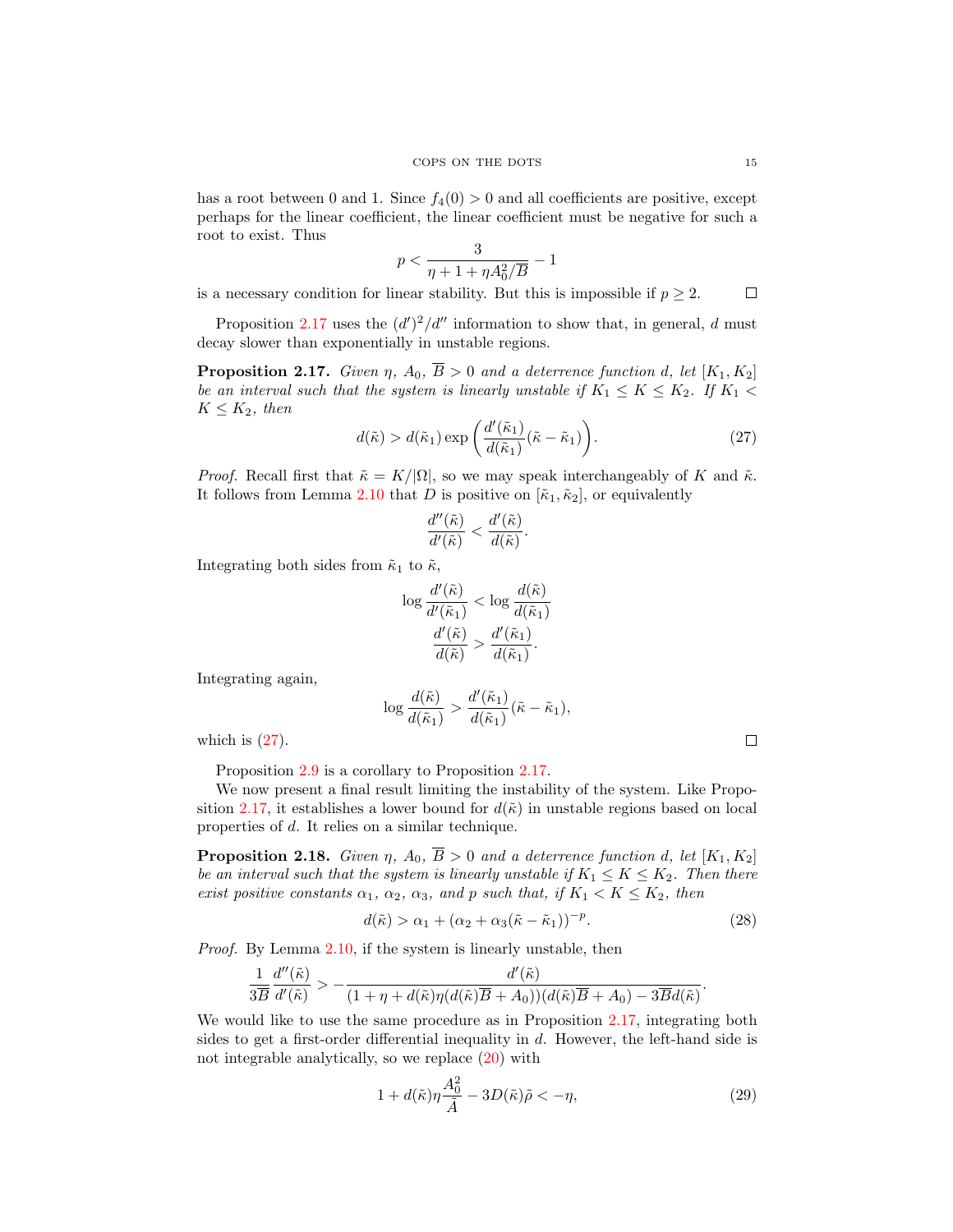which follows from [\(20\)](#page-11-3) because  $A_0 < \tilde{A}$ . Write [\(29\)](#page-14-2) as

<span id="page-15-1"></span>
$$
3\overline{B}\frac{d'(\tilde{\kappa})^2}{d''(\tilde{\kappa})} < -(\eta A_0^2 + (\eta - 2)\overline{B})d(\tilde{\kappa}) - (\eta + 1)A_0.
$$
\n(30)

The left-hand side is positive, so the right-hand side is also positive. Thus we may take reciprocals of both sides:

<span id="page-15-2"></span>
$$
\frac{1}{3\overline{B}}\frac{d''(\tilde{\kappa})}{d'(\tilde{\kappa})^2} > \frac{1}{-(\eta A_0^2 + (\eta - 2)\overline{B})d(\tilde{\kappa}) - (\eta + 1)A_0}.\tag{31}
$$

Let  $b = -(\eta A_0^2 + (\eta - 2)\overline{B})$ ,  $c = (\eta + 1)A_0$ . By Proposition [2.12,](#page-13-1)

$$
b > -\frac{2\overline{B}}{\overline{B} + A_0^2}A_0^2 - \left(\frac{2\overline{B}}{\overline{B} + A_0^2} - 2\right)\overline{B} = 0.
$$

By [\(30\)](#page-15-1),  $bd(\tilde{\kappa}) - c > 0$ . Write [\(31\)](#page-15-2) as

<span id="page-15-3"></span>
$$
\frac{1}{3\overline{B}}\frac{d''(\tilde{\kappa})}{d'(\tilde{\kappa})} < \frac{d'(\tilde{\kappa})}{bd(\tilde{\kappa}) - c} \tag{32}
$$

Integrate [\(32\)](#page-15-3) from  $\tilde{\kappa}_1$  to  $\tilde{\kappa}$ :

$$
\frac{1}{3\overline{B}}\log\frac{d'(\tilde{\kappa})}{d'(\tilde{\kappa}_1)} < \frac{1}{b}\log\frac{bd(\tilde{\kappa}) - c}{bd(\tilde{\kappa}_1) - c}
$$
\n
$$
\frac{d'(\tilde{\kappa})}{d'(\tilde{\kappa}_1)} < \left(\frac{bd(\tilde{\kappa}) - c}{bd(\tilde{\kappa}_1) - c}\right)^{3\overline{B}/b}
$$
\n
$$
\frac{d'(\tilde{\kappa})}{(bd(\tilde{\kappa}) - c)^{3\overline{B}/b}} > \frac{d'(\tilde{\kappa}_1)}{(bd(\tilde{\kappa}_1) - c)^{3\overline{B}/b}}.\tag{33}
$$

Now observe

<span id="page-15-4"></span>
$$
-\eta A_0^2 - \eta \overline{B} < \overline{B}
$$
\n
$$
-\eta A_0^2 - (\eta - 2)\overline{B} < 3\overline{B}
$$
\n
$$
b < 3\overline{B}.
$$

Thus  $3\overline{B}/b > 1$ , so integrating [\(33\)](#page-15-4) gives

$$
\frac{1}{b-3\overline{B}}\Big((bd(\tilde{\kappa})-c)^{1-3\overline{B}/b}-(bd(\tilde{\kappa}_1)-c)^{1-3\overline{B}/b}\Big)>\frac{d'(\tilde{\kappa}_1)}{(bd(\tilde{\kappa}_1)-c)^{3\overline{B}/b}}(\tilde{\kappa}-\tilde{\kappa}_1)
$$

Equivalently,

$$
d(\tilde{\kappa}) > \frac{c}{b} + \frac{1}{b} \bigg( (c - bd(\tilde{\kappa}_1))^{1-3\overline{B}/b} + \frac{(b-3\overline{B})d'(\tilde{\kappa}_1)}{(c - bd(\tilde{\kappa}_1))^{3\overline{B}/b}} (\tilde{\kappa} - \tilde{\kappa}_1) \bigg)^{b/(b-3\overline{B})}.
$$

Bringing 1/b inside the parentheses yields [\(28\)](#page-14-3).

<span id="page-15-0"></span>Corollary 2.19. If  $K \geq d^{-1}(c/b)|\Omega|$ , then the system is linearly stable.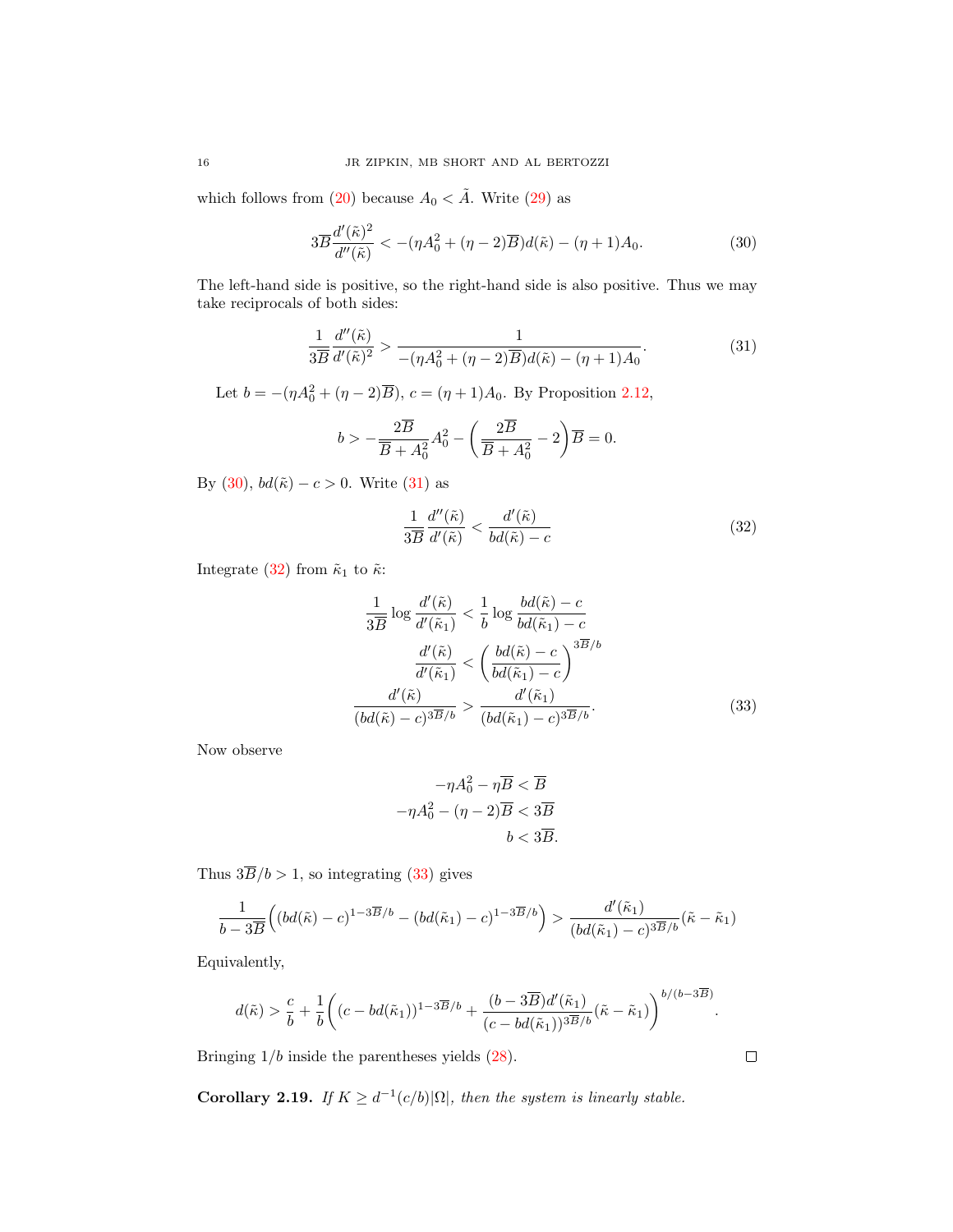### <span id="page-16-1"></span><span id="page-16-0"></span>COPS ON THE DOTS 17

<span id="page-16-3"></span>3. Numerical implementation. First we describe our procedure for solving [\(8-](#page-5-5) [9\)](#page-5-6) numerically. Divide the two-dimensional torus  $\Omega$  into an equally spaced square grid with  $N$  nodes on each side, distance  $h$  apart. Fixed time steps suffice. Let  $(A^n, \rho^n, \kappa^n)$  denote the state of the system at time step n.

To calculate  $A^{n+1}$  and  $\rho^{n+1}$  from  $(A^n, \rho^n, \kappa^n)$ , we use a finite difference scheme closely resembling the one described in [\[19\]](#page-27-4). However, rather than tracking the criminal density  $\rho$  at each step, we track an attractiveness-normalized criminal density  $z = \rho/A$ . Equations [\(8](#page-5-5)[-9\)](#page-5-6) become

$$
\frac{\partial A}{\partial t} = \eta \triangle A + d(\kappa) A^2 z - (A - A_0)
$$
\n(34)

$$
\frac{\partial z}{\partial t} = \triangle z - \left(\frac{(1+\eta)\triangle A - (A-A_0)}{A} - d(\kappa)A\right)z - d(\kappa)Az^2 + d(\kappa)\frac{\overline{A}-A_0}{A}.\tag{35}
$$

As Sun [\[22\]](#page-27-15) observes, this transformation banishes the advective term in [\(9\)](#page-5-6), eliminating concerns about upwinding. Equations [\(34-](#page-16-0)[35\)](#page-16-1) are solved numerically by a semi-implicit method, using spectral methods for the implicit part, following [\[19\]](#page-27-4).

In the following we outline the procedure for solving the optimization problem, which in the discrete context is to find  $\kappa^{n+1} \in \mathbb{R}^{N \times N}$  solving

$$
\kappa^{n+1} = \arg \min \bigg\{ \sum_{i,j=1}^N d(k_{i,j}) \rho_{i,j}^{n+1} A_{i,j}^{n+1} : k_{i,j} \ge 0, \sum_{i,j=1}^N k_{i,j} = K \bigg\}.
$$

Efficiency will be important, as the optimization problem must be solved anew in every time step. The strategy will be to reduce the problem to solving a nonlinear equation in a single (integer) variable and then using a combination of iterative methods to solve this equation. When  $d(k) = e^{-k}$ , the form of the nonlinear equation will suggest a simpler algorithm.

3.1. Reduction of the problem. We can reduce this problem to solving a nonlinear equation, reminiscent of section 2.2 above. We are given two-dimensional vectors  $\rho^{n+1}$  and  $A^{n+1}$  and seek  $\kappa^{n+1}$ .

Rearrange the  $N^2$  values of  $\rho_{i,j}^{n+1} A_{i,j}^{n+1}$  into a one-dimensional vector  $f \in \mathbb{R}^{N^2}$ , so that its values are in descending order. If  $\alpha$  is the coordinate map mediating the two  $(f_{\alpha(i,j)} = \rho_{i,j}^{n+1} A_{i,j}^{n+1}),$  then it is natural to define another vector  $\xi \in \mathbb{R}^{N^2}$  by  $\xi_{\alpha(i,j)} = \kappa_{i,j}^{n+1}$ ; that is,  $\xi$  is the rearrangement of  $\kappa^{n+1}$  matching the rearrangement of f. We can recast the optimization problem in terms of  $\xi$ : we want to find  $\xi \in \mathbb{R}^{N^2}$ minimizing  $\sum_{\alpha=1}^{N^2} d(\xi_{\alpha}) f_{\alpha}$  subject to  $\xi_{\alpha} \geq 0$ ,  $\sum_{\alpha=1}^{N^2} \xi_{\alpha} = K$ .

In the optimal configuration there will be a  $\beta$  such that  $\xi_{\alpha} > 0$  if  $\alpha < \beta$  and  $\xi_{\alpha} = 0$  if  $\alpha > \beta$ . Any police deployed to the right of such a  $\beta$  would be more effective deployed to the left of  $\beta$ . If  $\beta$  is known, we can restrict consideration to the dimensions in which  $\xi$  is positive. A straightforward application of Lagrange multipliers then gives that  $d'(\xi_{\alpha})f_{\alpha}$  must be the same for all  $\alpha$  between 1 and  $\beta$ . We can use this to read off the values of  $\xi$ :

<span id="page-16-2"></span>
$$
\xi_{\alpha} = \begin{cases} (d')^{-1} (d'(0)f_{\beta}/f_{\alpha}) & \text{if } \alpha \leq \beta, \\ 0 & \text{otherwise.} \end{cases}
$$
 (36)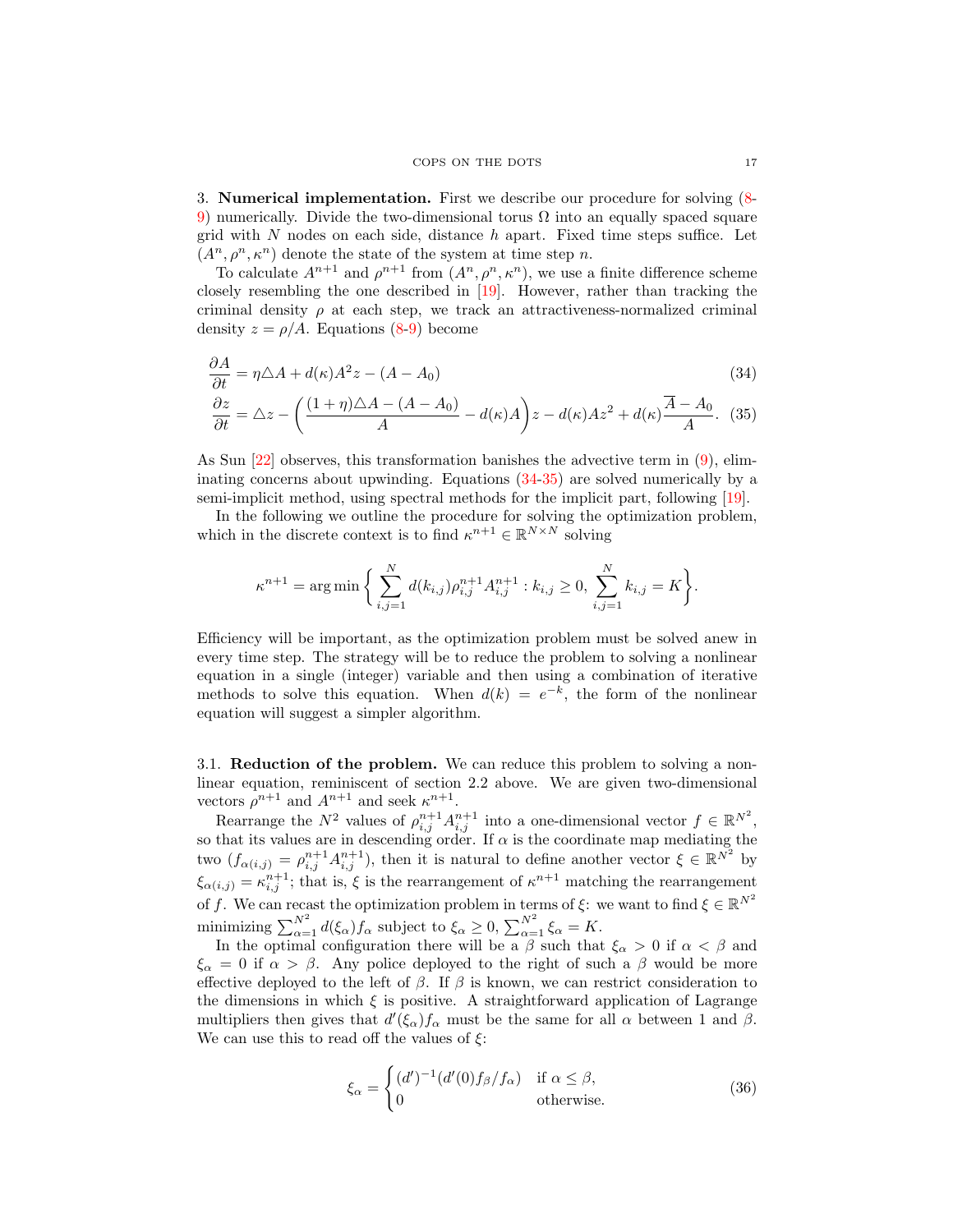Determining  $\xi$  is thus a matter only of solving the nonlinear resource constraint equation for  $\beta$ :

<span id="page-17-0"></span>
$$
G(\beta) := \sum_{\alpha=1}^{\beta} (d')^{-1} \left( d'(0) \frac{f_{\beta}}{f_{\alpha}} \right) = K.
$$
 (37)

We can then recover  $\kappa^{n+1}$  if we know the coordinate map  $\alpha(i, j)$ . The above equation has at most one solution, because  $G$  is increasing:

$$
G(\beta + 1) - G(\beta) = (d')^{-1} \left( d'(0) \frac{f_{\beta+1}}{f_{\beta+1}} \right)
$$
  
+ 
$$
\sum_{\alpha=1}^{\beta} \left( (d')^{-1} \left( d'(0) \frac{f_{\beta+1}}{f_{\alpha}} \right) - (d')^{-1} \left( d'(0) \frac{f_{\beta}}{f_{\alpha}} \right) \right)
$$

The extra  $\beta + 1$  term is 0. By construction f is decreasing, and  $(d')^{-1}$  is increasing because d' is. Thus  $G(\beta + 1) - G(\beta) > 0$ .

It is of course unlikely that we will find a  $\beta$  solving [\(37\)](#page-17-0) exactly. Rather, there will be some  $\beta$  for which  $G(\beta) < K$  but  $G(\beta + 1) > K$ . If we then set  $\xi$  as in [\(36\)](#page-16-2), there will be some police left over, which for convenience we will distribute evenly among those  $\xi_{\alpha}$  for which  $\alpha \leq \beta$ . We do not expect this small liberty we've taken to affect the results meaningfully.

As we noted above, to use this reduction we need to determine  $\alpha(i, j)$ . The first time we do this we can expect it to take  $O(N^2 \log N)$  floating point operations using the quicksort algorithm on f. However, if the time step is small,  $\alpha$  should not change very much between time steps. Thus if we use the previous time step's  $\alpha$  as an initial guess we can expect quicksort to finish in less than  $O(N^2 \log N)$ .

It may be that K is so large that [\(37\)](#page-17-0) has no solution for  $\beta \leq N^2$ . In this scenario the police will deploy to every grid point. It is still the case that  $d'(\xi_{\alpha})f_{\alpha}$  is the same for all  $\alpha$ ; in fact, they equal  $\lambda$ , the Lagrange multiplier of the  $\ell^1$  constraint. The problem in this case is to solve

$$
H(\lambda) := \sum_{\alpha=1}^{N^2} (d')^{-1} (-\lambda/f_\alpha) = K
$$

for  $\lambda$ ; then  $\xi_{\alpha} = (d')^{-1}(-\lambda/f_{\alpha})$ . This is a problem in a continuous variable, and standard iterative methods suffice. They are unfortunately expensive because we have to sum all the way to  $N^2$  at each iteration. For the following we restrict consideration to the harder scenario in which  $\beta < N^2$ .

3.2. General deterrence: a discrete false position method. We now present the iterative method to solve [\(37\)](#page-17-0). Our main workhorse will be the false position method, but we will use the secant method to initialize a window of an appropriate size and bisection if the false position method stalls, as it can near the solution.

We begin with an initial guess  $\beta^0$ . Suppose  $G(\beta^0) < K$ ; then we know  $\beta \in [a^0, b^0]$ , where  $a^0 = \beta$  and  $b = N^2$ . If  $\beta^0$  is a good initial guess, then information around  $\beta^0$  will be more helpful than information around  $N^2$ . Therefore, we hold off on beginning false position at first. We compute  $\beta^1$  using the secant method, with  $G(\beta^0 + 1) - G(\beta^0)$  as the slope. If  $G(\beta^1) > K$ , we let  $a^1 = a^0$ ,  $b^1 = \beta^1$ , and switch to the false position method. Otherwise, we let  $a^1 = \beta^1$ ,  $b^1 = b^0$ , and repeat until  $G(\beta^n) > K$ . The same method works mutatis mutandis for when  $G(\beta^0) > K$ ; in this case we repeat until  $G(\beta^n) < K$ , when we set  $a^n = \beta^n$ .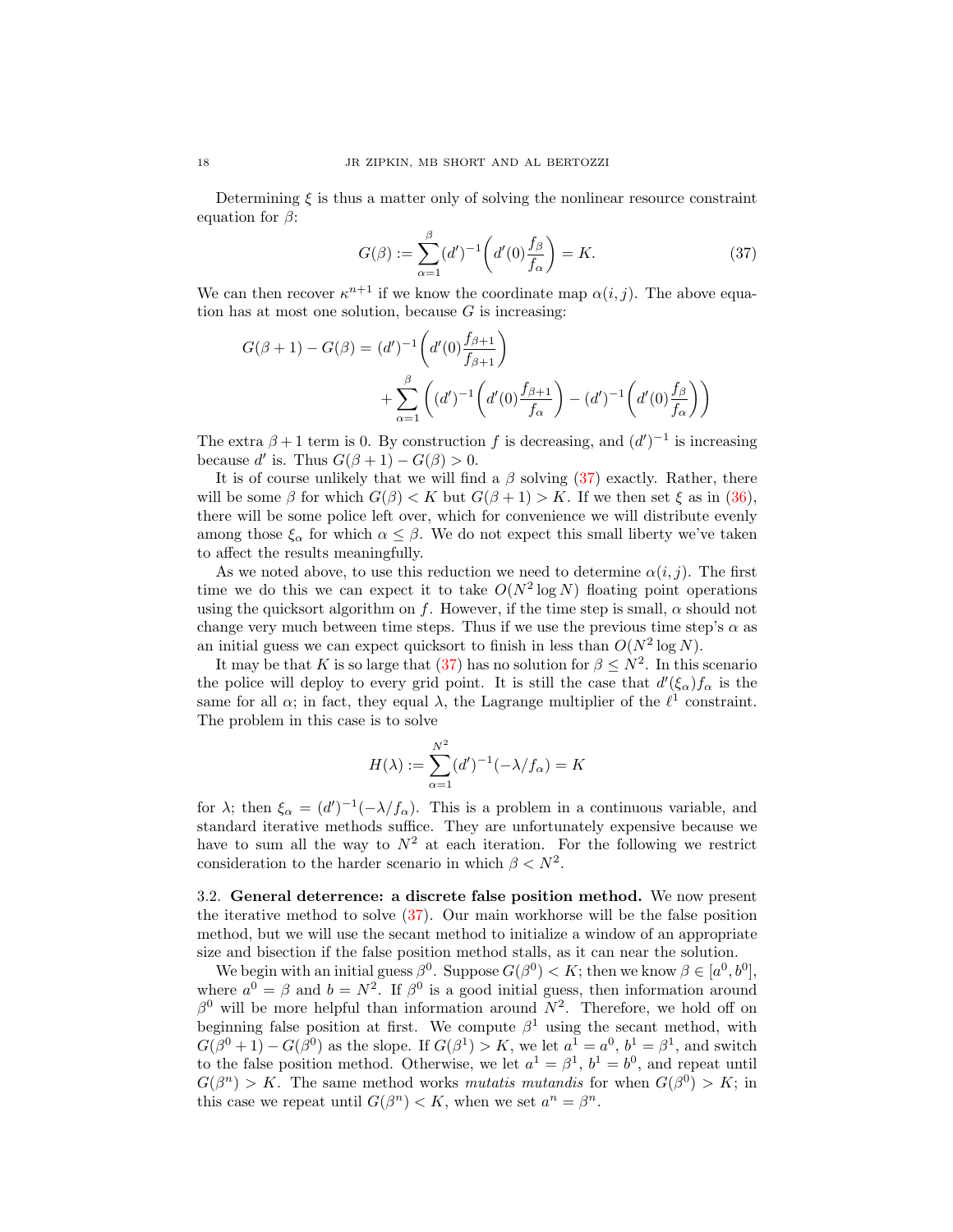Once we have  $b^n < N^2$ , we use a discrete false position method to narrow the window  $[a^n, b^n]$  progressively. The false position method applied to a discrete function can stall as the window narrows to the solution; that is, it can select  $[a^{n+1}, b^{n+1}] = [a^n, b^n]$ . In practice we found this happened a significant minority of the time. In these cases we switched to bisection to guarantee convergence.

We have no reason to expect to guess  $\beta$  close to correctly a priori, so we can expect this algorithm to be expensive the first time it is run in any given simulation. However, we do not expect  $\beta$  to change much between successive time steps, so using the prior time step's solution as an initial guess should speed up successive runs of the algorithm.

<span id="page-18-0"></span>3.3. Exponential deterrence: a homomorphism-based method. When  $d(k)$  =  $e^{-k}$ , G has the form

$$
G(\beta) = \sum_{\alpha=1}^{\beta} \log(f_{\alpha}/f_{\beta}).
$$

Computing  $G(\beta)$  directly requires  $\beta$  logarithm evaluations, so we would prefer to evaluate it as few times as possible. In fact we can cut down the work significantly by observing the following consequence of the fact that the logarithm is a homomorphism:

<span id="page-18-1"></span>
$$
G(\beta) = G(\beta - 1) + \beta \log \frac{f_{\beta - 1}}{f_{\beta}}.\tag{38}
$$

This means that starting by calculating  $G(1)$  and incrementing until  $G(\beta) \geq K$ takes about  $\beta$  logarithm evaluations and  $3\beta$  additional floating point operations, a very reasonable cost. We therefore simply compute  $G(\alpha)$  recursively until we find  $G(\alpha) > K$ , and set  $\beta = \alpha - 1$ .

4. Numerical results. We present several results from runs of the finite difference scheme. First we present several solution patterns and discuss them qualitatively. Then we consider patterns of police distribution for different values of  $K$ , the total amount of police. Finally we return to Proposition [2.8](#page-9-2) and consider the relationship between K and  $\epsilon$ , the amplitude of a Fourier perturbation off the homogeneous steady state.

4.1. Solution behavior. We present the results of several runs of the numerics described in the previous sections. In each case we used grid size  $N = 256$ , grid spacing  $dx = \frac{1}{4}$ , and periodic boundary conditions. The length of the time step varied between 0.02 and 0.5 depending on observed stability criteria.

We observed three regimes of behavior, illustrated in Fig. [3.](#page-19-0) In general, hotspots respond to the introduction of police by expanding in radius but decreasing in height. When there are few police, the hotspots widen slightly and then remain at equilibrium (Fig. [3b](#page-19-0)). When there are many police, the hotspots all overlap, and the system approaches a spatially homogeneous equilibrium (Fig. [3d](#page-19-0)). These states correspond to the two kinds of equilibrium states observed in the model without police, namely hotspots and no hotspots. However, a moderate number of police can produce an intermediate state in which hotspots merge only with a few neighbors, creating a system of persistent "warm worms" with a diffuse interface into worm-like cold regions of little crime (Fig. [3c](#page-19-0)). In this case the police and criminals both remain within the warm regions. We have observed this behavior with several choices of deterrence function d.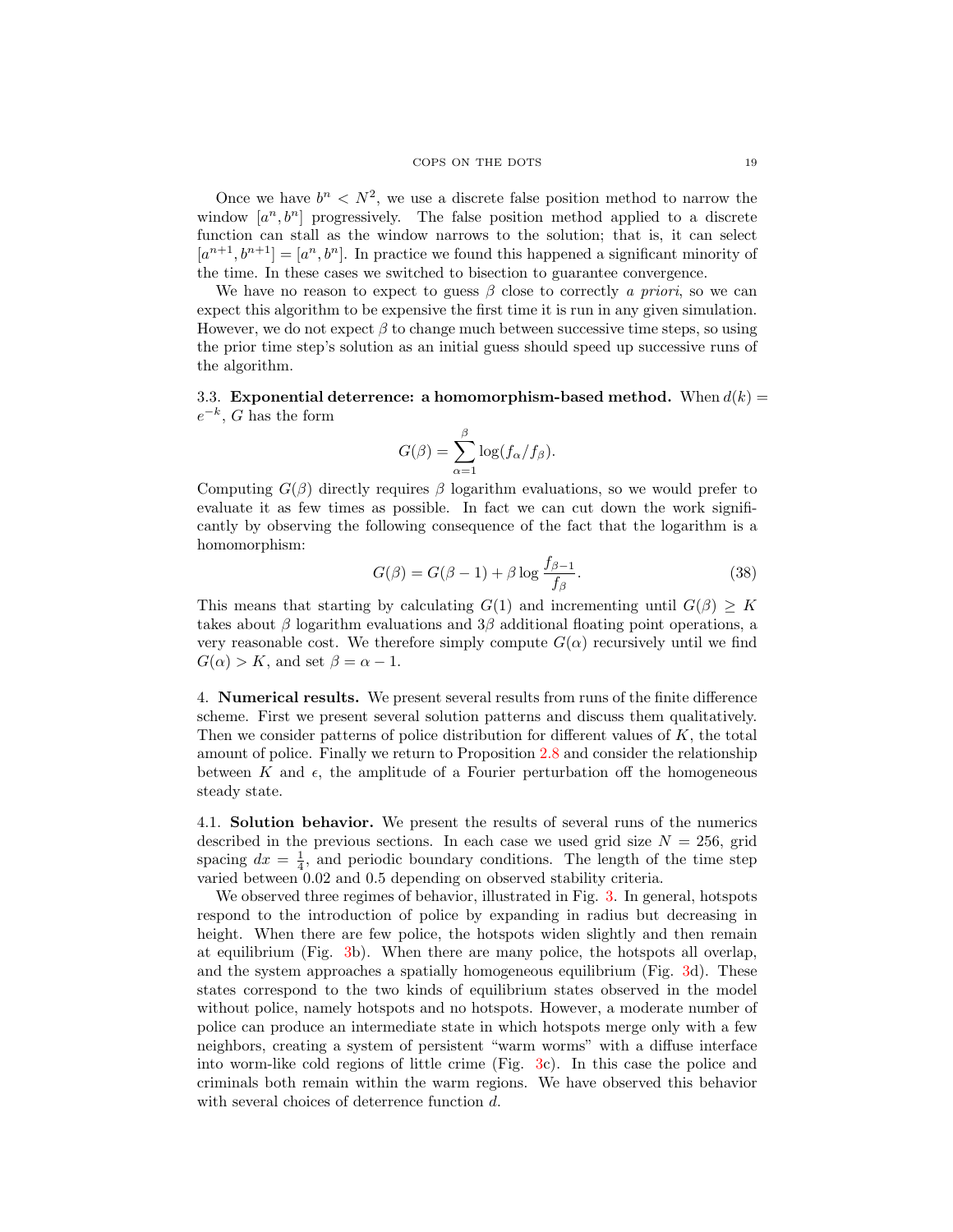

FIGURE 3. Plots of the criminal density  $\rho$  from numerical solutions of  $(8-10)$  $(8-10)$ . Here  $d(k) = e^{-k}$ . (a) A near-steady-state solution with  $\eta = 0.03$ ,  $A_0 = 0.5$ ,  $\overline{B} = 2.5$  $\overline{B} = 2.5$  $\overline{B} = 2.5$ , and no police, same as Fig. 2. (b) The same system at time 500 after  $K = 300$  police were introduced at time 0. (c)  $K = 500$ ,  $t = 500$ . (d)  $K = 700$ ,  $t = 500$ .

<span id="page-19-0"></span>

<span id="page-19-1"></span>FIGURE 4. Plots of the criminal density  $\rho$  from numerical solutions of  $(8-10)$  $(8-10)$  Here  $d(k) = e^{-k}$ . (a) A near-steady-state solution with  $\eta = 0.05$ ,  $A_0 = 1.1$ ,  $\overline{B} = 2.9$ , and no police. (b) The same system at time 500 after  $K = 0.66$  police were introduced at time 0. (c)  $K = 0.67$ ,  $t = 500$ .

The third regime is absent under some parameter choices. Fig. [4](#page-19-1) shows two plots of a system with two close values of  $K$  ( $K = 0.66$  for (b) and  $K = 0.67$  for (c)). One produces hotspot flattening and the other hotspot dissipation, with no apparent intermediate regime of warm worms. Fig. [4](#page-19-1) suggests a geometric explanation: the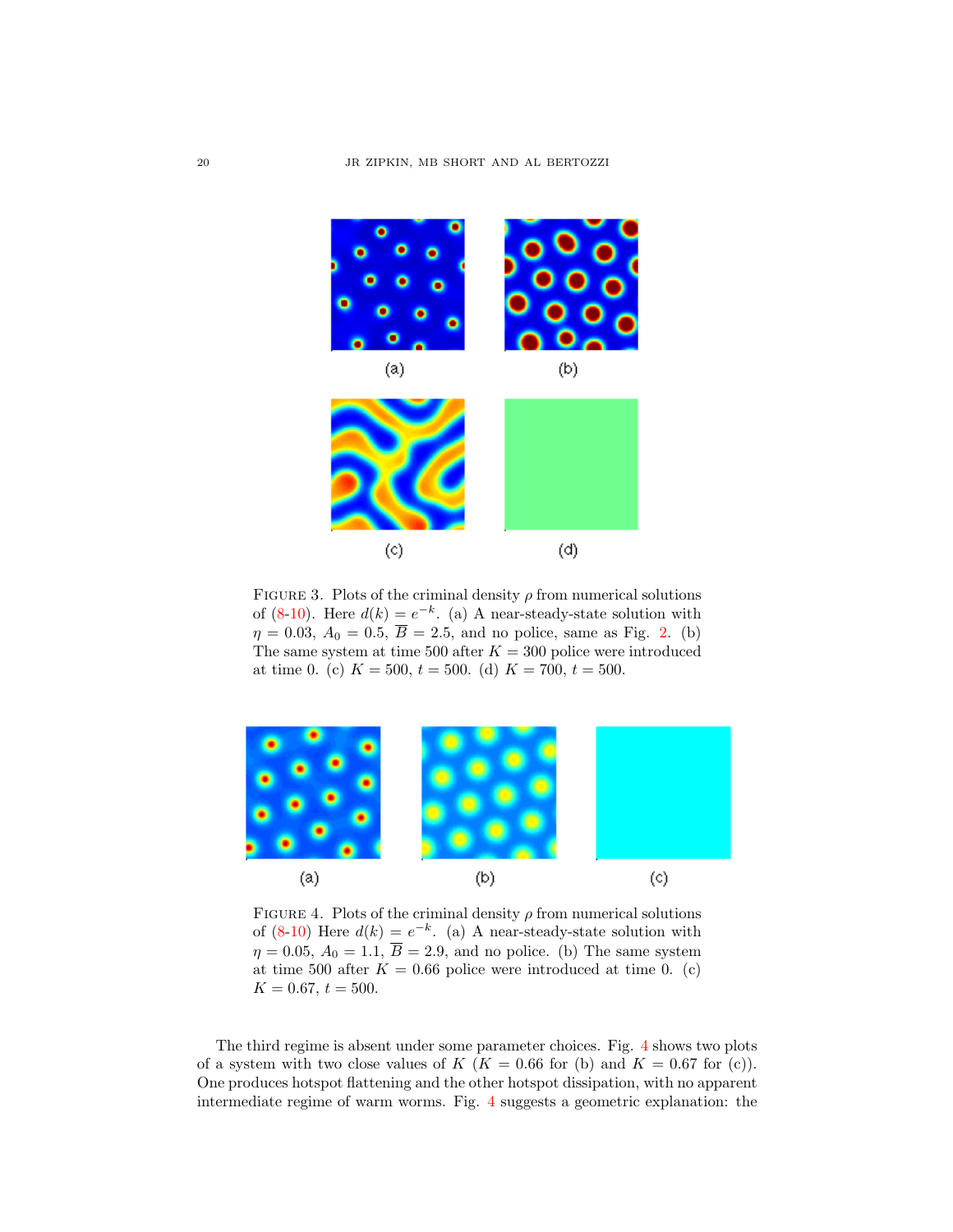#### COPS ON THE DOTS 21

hotspots are distributed so uniformly (compare with Fig. [3\)](#page-19-0) that a hotspot cannot collide with one neighbor without colliding with them all.

Qualitatively, the "warm worms" solution resembles well known phase-separated solutions of the Cahn-Hilliard equation  $[6]$ . In that case, the phase separation arises from the double-well Ginzburg-Landau potential. In our equations, however, the only equilibrium, stable or otherwise, is given by [\(16\)](#page-9-3). Moreover, the values of A,  $\rho$ , and  $\kappa$  at the worms' peaks are greater than the equilibrium values, and the values at the troughs are less. The dynamics here are clearly quite different from the Cahn-Hilliard dynamics.

The "warm worms" regime does not appear stable; indeed, once the topology settles we observe a slow drift in the system, in the worms' prevailing direction. It is possible that the worms regime is a metastable state that in the long run will approach either the first or third regime (that is, flattened hot spots or homogeneous equilibrium). This convergence has not occurred on the time scales we have considered.

4.2. Dynamics of  $\kappa$ . The three regimes are also reflected in Fig. [5.](#page-21-0) Here our initial condition resembles Fig. [2,](#page-2-1) a state of stable hotspots found by running the original Short model. At  $t = 0$  we introduce police and run until  $t = 1000$ , varying the value of K between runs. We then plotted the maximum value of  $\kappa$  in each simulation against  $K$ , yielding the solid line. We repeated this process starting from a homogeneous initial condition, as well; this is the dashed line.

The hotspot flattening regime ends at about  $K = 420$ , when  $\max \kappa$  abruptly turns downward. The warm worms regime ends at around  $K = 580$ , when we get total hotspot suppression and the two branches merge. The bumpy pattern in the intermediate regime is consistent with the notion that warm worms is not a stable regime. Sudden changes in  $\max \kappa$  occur at transition points in the topology of the worms, as shown in the inset images.

We have not plotted min  $\kappa$  as part of Fig. [5.](#page-21-0) For the dashed line minimum and maximum coincide, while for the solid line the minimum is 0 until the branches merge, at which point it joins them. In all our simulations, if min  $\kappa$  ever exceeds 0 the system ultimately converges to homogeneous equilibrium.

4.3. Return to linear stability. We now investigate Proposition [2.8](#page-9-2) numerically. For a given value of K, consider the initial condition  $A(x, 0) = A + \epsilon f(x)$ ,  $\rho(x, 0) =$  $\tilde{\rho} + \epsilon f(x)$ , where  $\epsilon$  is a small positive parameter, f is a Fourier perturbation, and A and  $\tilde{\rho}$  are the homogeneous equilibrium values of A and  $\rho$  for the given parameters, including  $K$ , given in  $(16)$ . Proposition [2.8](#page-9-2) tells us that, for a small enough value of  $\epsilon$ ,  $\kappa$  will be nonzero everywhere. The only steady states we have observed in which the police deploy everywhere is the homogeneous steady state; that is, in all observed cases where  $\kappa$  is eventually supported throughout  $\Omega$ ,  $(A, \rho)$  converges to  $(A, \tilde{\rho}).$ 

We can ask then, given K, what critical value of  $\epsilon$  separates the regimes where the system converges to  $(\tilde{A}, \tilde{\rho})$  or remains spatially heterogeneous. Fig. [6](#page-22-0) shows this critical value  $\epsilon^*(K)$  for several values of K. We found this value numerically, by doing a binary search through different candidate values and then running the scheme described above. The relationship between K and  $\epsilon^*(K)$  appears linear.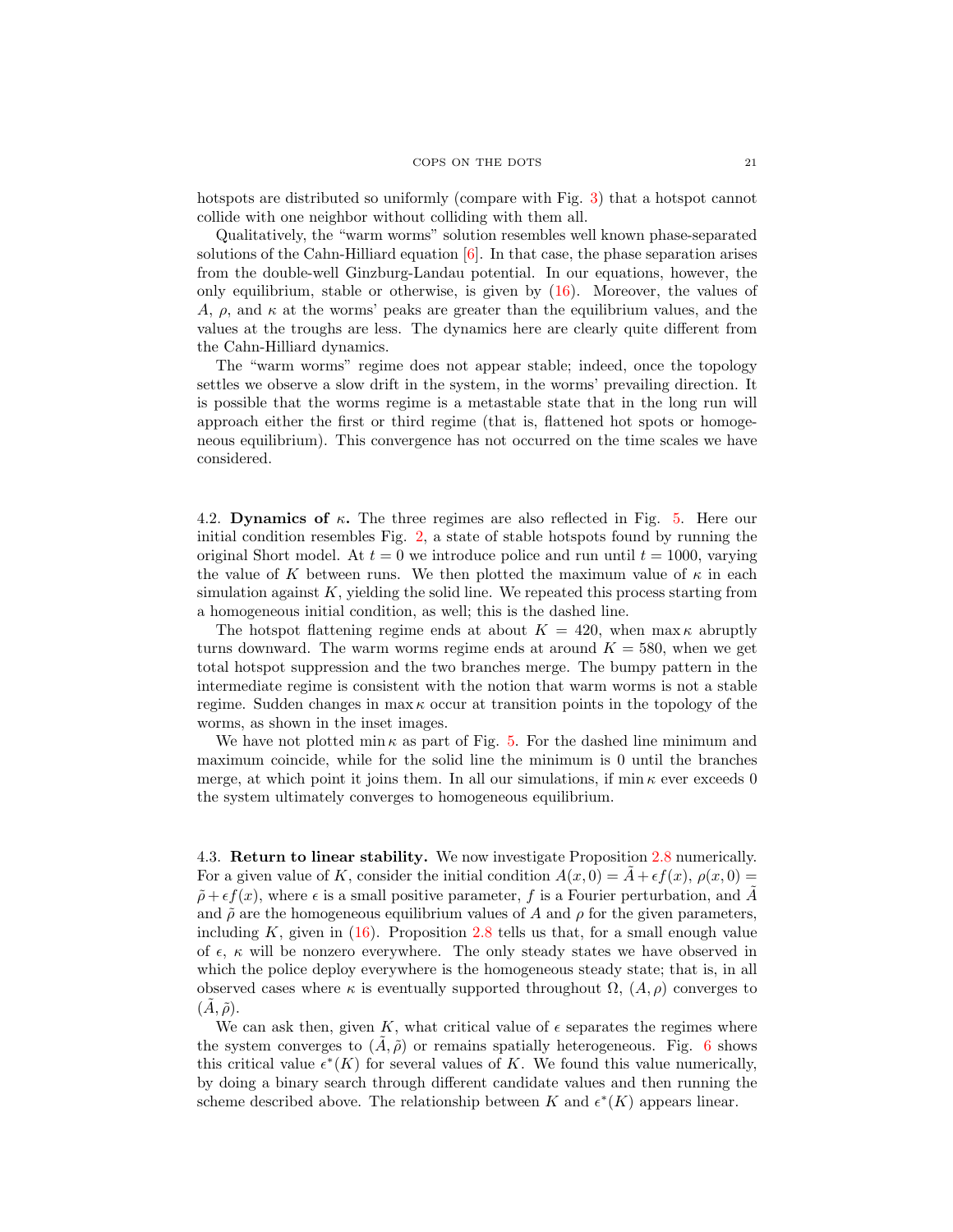

<span id="page-21-0"></span>FIGURE 5. Data gathered from solutions of  $(8-10)$  $(8-10)$  with  $\eta = 0.03$ ,  $A_0 = 0.5, \overline{B} = 2.5.$  For different values of K, the maximum value of  $\kappa$  at time  $t = 1000$  is plotted for two classes of solutions. The solid line comes from solutions seeded with an initial condition of stable hot spots. The dashed line comes from solutions seeded with the homogeneous equilibrium values [\(16\)](#page-9-3). Inset pictures are snapshots of A.

4.4. Comparison with the discrete model. We now implement police within the discrete, stochastic crime model introduced in [\[19\]](#page-27-4) and described briefly in section [1.2.](#page-1-4) As in the continuous model, police should decrease the rate at which new criminals enter the system and discourage existing criminals from committing crimes. The former effect is accomplished by replacing the constant criminal birth parameter  $\Gamma$  in [\(3\)](#page-1-1) with the spatially varying  $d(\kappa(x,t))\Gamma$ . The latter effect is accomplished modifying the strike probability specified in [\(1\)](#page-1-5):

$$
p_s(x,t) = 1 - e^{-d(\kappa(x,t))A(x,t)dt}.
$$

All that remains is the rule for choosing  $\kappa$ . In the discrete model there is no continuous criminal density  $\rho$ , only the integer-valued number of criminals n. Using  $nA$  in the place of  $\rho A$  in the objective function for  $\kappa$  produces a discontinuous  $\kappa$  whose support is highly irregular. It also implies that the police know where every criminal is at any given time, rather than the overall distribution of criminals represented by  $\rho$ . Instead we use  $A^2$ , which like  $\rho A$  is steeper than A but follows its pattern of high and low values. At time  $t \kappa$  is chosen by

$$
\kappa = \arg \min \bigg\{ \sum_{i,j=1}^N d(k_{i,j}) A_{i,j}(t)^2 : k \in \mathbb{R}^{N \times N}, k_{i,j} \ge 0, \sum_{i,j=1}^N k_{i,j} = K \bigg\}.
$$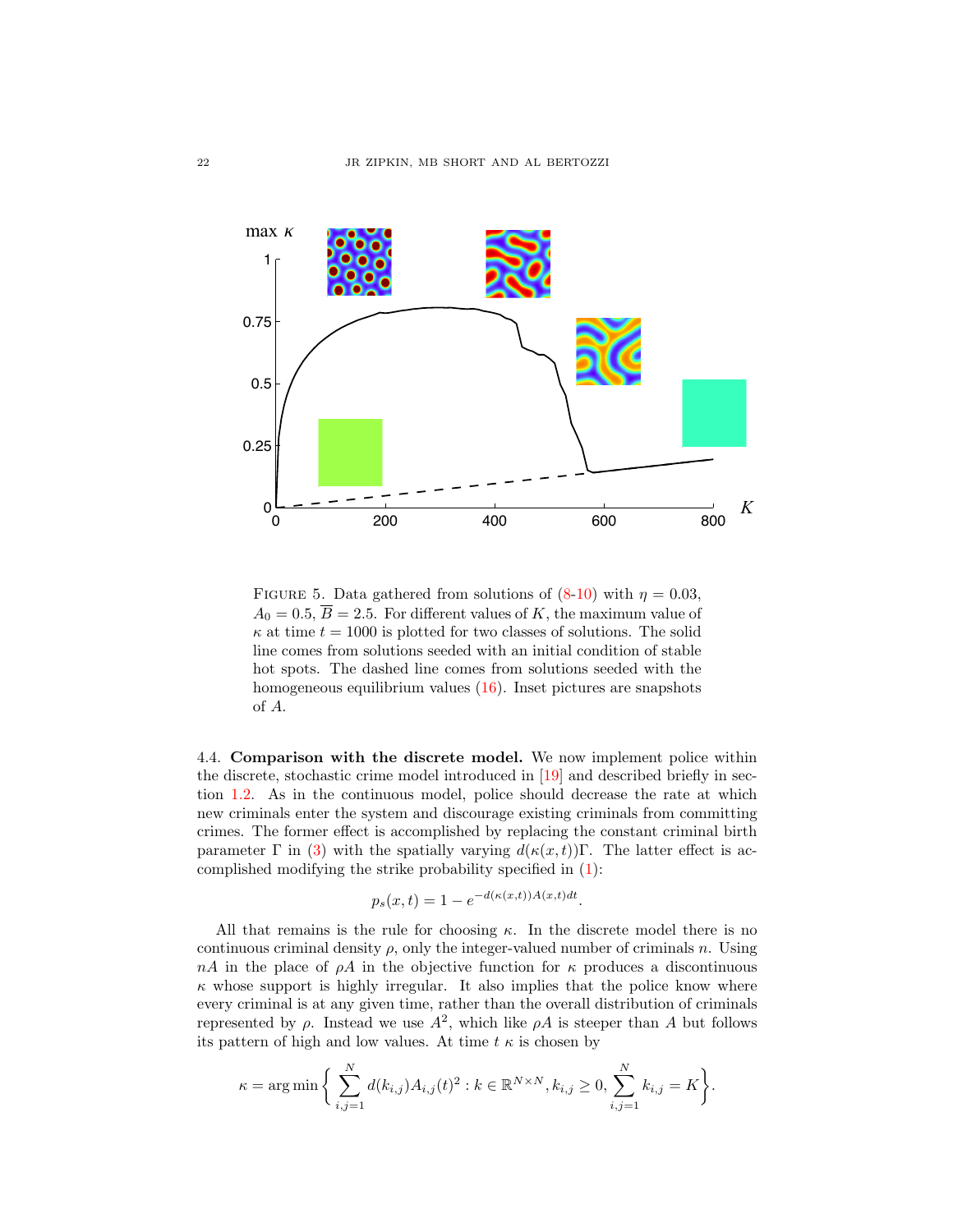

<span id="page-22-0"></span>FIGURE 6. Given police resources  $K, \epsilon^*(K)$  is the critical amplitude of the Fourier perturbation in an initial condition for [\(8-](#page-5-5)[10\)](#page-5-0). For values of  $\epsilon$  below  $\epsilon^*(K)$ , the system converges to homogeneous equilibrium. For values of  $\epsilon$  above  $\epsilon^*(K)$ , the system remains spatially heterogeneous.

The algorithms described in section [3](#page-16-3) can be used here, with  $f = A^2$  instead of  $f = \rho A$ .

Fig. [7](#page-23-0) shows snapshots of the attractiveness A from numerical simulations of the discrete model with police. We begin with (a), a state with stationary hot spots. Then in (b), (c), and (d) we add 300, 500, and 700 police, respectively, and let time run, as in Fig. [3.](#page-19-0) We see several characteristics shared with the continuous system as shown in Fig. [3.](#page-19-0) In particular, (c) shows a "warm worms" regime arising in the discrete model, as well. The worms evolve differently than in the continuous system because of the discrete system's stochastic nature.

5. The radial problem for small police forces. The first behavior regime (flat-tened hot spots) is represented in Fig. [5](#page-21-0) to the left of  $K \approx 400$ . For small K the police are concentrated entirely within the hot spot centers, and the increase in  $\max \kappa$  is faster than  $K^{1/2}$ . To better understand this small-K behavior we focus on the case of a single hotspot in steady state when total police resources  $K$  is small. For simplicity we take  $d(k) = e^{-k}$  for this section. As in [\[15\]](#page-27-17), replace  $\rho$  with the transformed variable  $V = \rho/A^2$  to simplify the ODEs. Now  $d(\kappa) V A^3$  represents the total crime at a location.

5.1. Restatement as a boundary-value problem. The governing equations are radially symmetric, so any such solution should be radially symmetric. Changing the spatial coordinates to radial and assuming a steady state, we have the ODE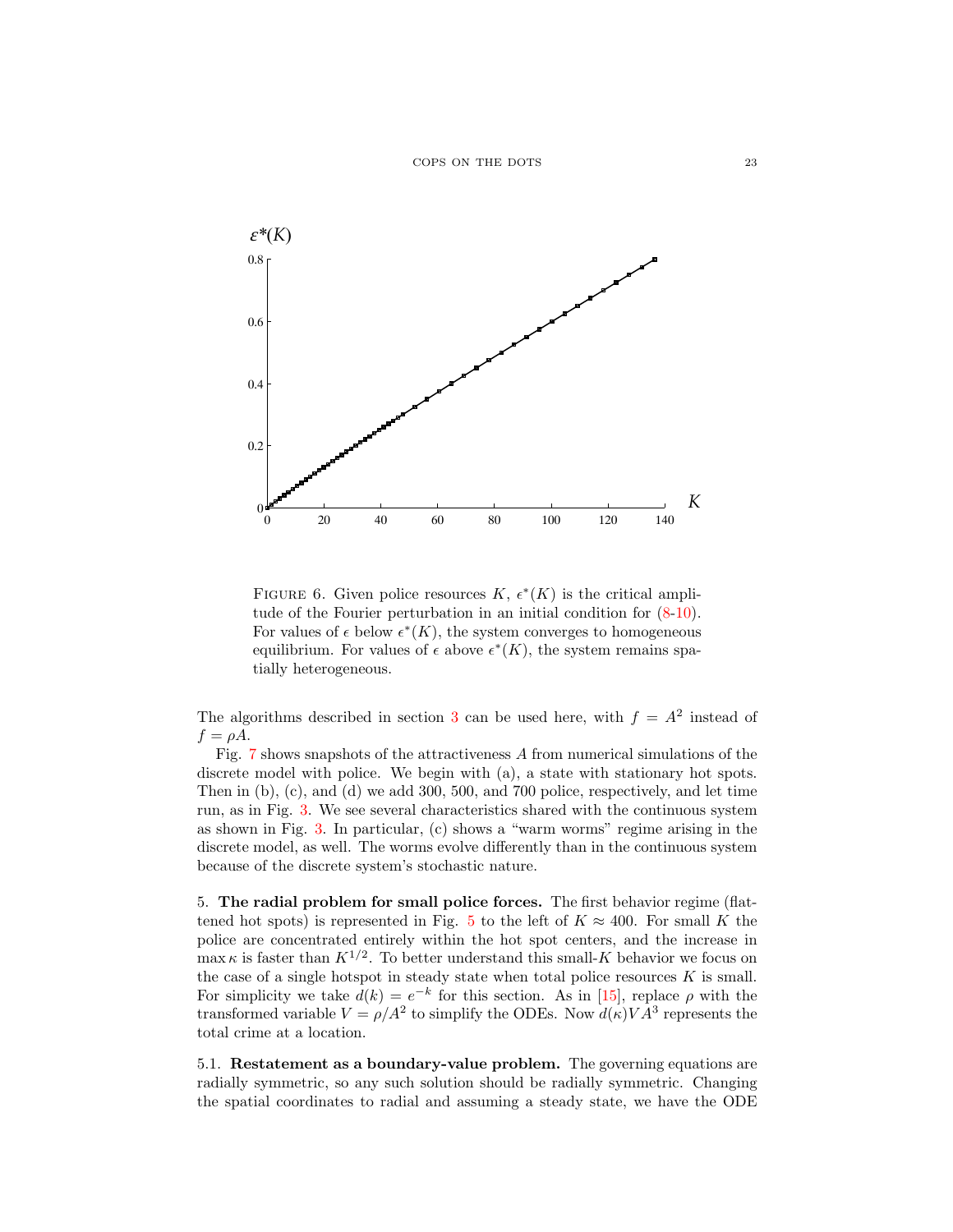

<span id="page-23-0"></span>FIGURE 7. Plots of the attractiveness  $A$  from numerical solutions of the discrete system with police. In all cases  $A_0 = \frac{1}{30}$ ,  $\eta = 0.03$ ,  $\omega = \frac{1}{15}$ ,  $\theta = 0.56$ ,  $\Gamma = 0.02$ ,  $d(k) = e^{-k}$ . (a) Stationary hot spots without police (b) The same system at time 400 after  $K = 300$ police were introduced at time 0. (c)  $K = 500, t = 400$ . (d)  $K = 700, t = 400.$ 

system

$$
0 = (rA_r)_r + d(\kappa)VA^3 - A + A_0
$$
  
\n
$$
0 = (rV_rA^2)_r - d(\kappa)VA^3 + d(\kappa)\overline{B}
$$
  
\n
$$
\kappa = (d')^{-1}(-\lambda/\rho A)\chi_{U(\lambda,\rho A)}
$$

where  $\lambda > 0$  satisfies

$$
\int_{U(\lambda,\rho A)} (d')^{-1} (-\lambda/\rho A) r \, dr = K.
$$

K can be rescaled by  $2\pi$  without loss of generality.

The notion is that we have a hotspot centered at the origin, so total crime should be decreasing in r until it reaches a trough, say at  $r = \beta$ , whose value would in the full two-dimensional system be determined by the proximity of other hot spots. Because  $VA^3$  is decreasing and K is small, we can predict that  $U(\lambda, \rho A)$  will be an interval with one endpoint at the origin and the other endpoint at some  $b \in$  $(0, \beta)$ . Furthermore, we can take advantage of Corollary [2.7](#page-9-0) to simplify  $d(\kappa) V A^3 =$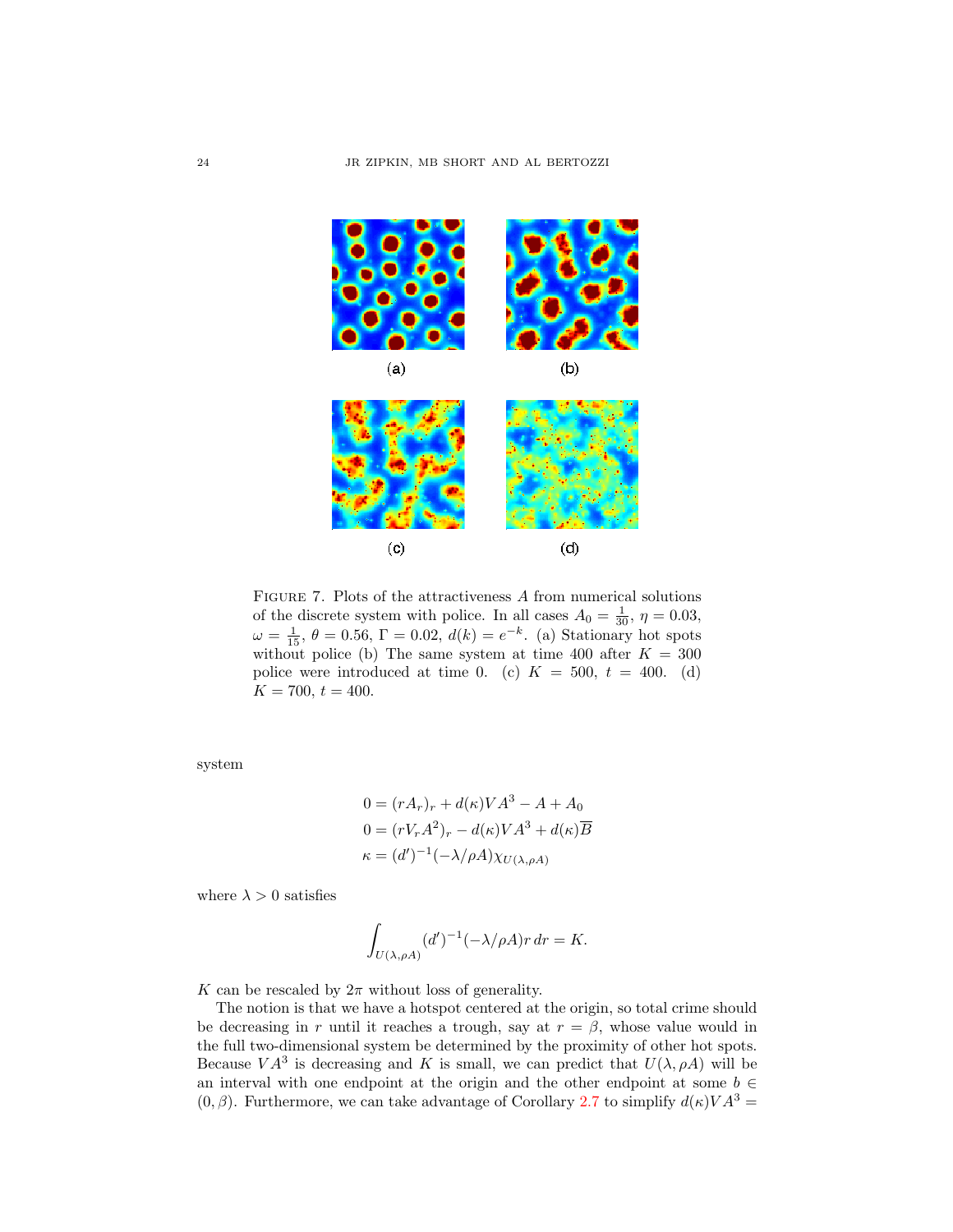$V(b)A(b)^3$  within  $(0, b)$ . We therefore have a boundary-value problem:

$$
0 = \frac{\eta}{r}(rA_r)_r + V(b)A(b)^3 - A + A_0 \qquad \text{if } 0 < r < b,\tag{39}
$$

<span id="page-24-2"></span><span id="page-24-1"></span>
$$
0 = \frac{1}{r}(rV_rA^2)_r - V(b)A(b)^3 + \overline{B} \frac{V(b)A(b)^3}{VA^3} \quad \text{if } 0 < r < b,\tag{40}
$$

$$
0 = \frac{\eta}{r}(rA_r)_r + VA^3 - A + A_0 \qquad \text{if } b < r < \beta,\tag{41}
$$

$$
0 = \frac{1}{r}(rV_rA^2)_r - VA^3 + \overline{B}
$$
 if  $b < r < \beta$ , (42)

<span id="page-24-3"></span>
$$
K = \int_0^b \log \left( \frac{VA^3}{V(b)A(b)^3} \right) r \, dr \tag{43}
$$

The boundary conditions are  $A'(0) = V'(0) = A'(\beta) = V'(\beta) = 0$  and A and V continuous across b. We have also specified that the hotspot peaks at 0 and troughs at  $\beta$ .

Next we show that regular solutions to this boundary-value problem are regular at the boundary. First note that a simple analog to Theorem [2.2](#page-5-1) holds for this radial problem, by parallel reasoning.

<span id="page-24-0"></span>**Proposition 5.1.** Any solution  $(V, A)$  to the boundary-value problem that is  $C^2$  in  $(0,b)$  and  $C^2$  in  $(b, \beta)$  is  $C^2$  in  $(0, \beta)$ .

Proof: It suffices to show that V and A are  $C^2$  across b. It is given that V and A are continuous across b. Furthermore, because  $d(\kappa)$  is a continuous function of r by Proposition [2.2,](#page-5-1)  $d(\kappa) V A^3 - A + A_0$  is a continuous function of r. Thus  $\frac{\eta}{r} (r A_r)_r$ by Troposition 2.2,  $a_n/r$   $\frac{r}{r}$   $\frac{r}{r}$  is a continuous function of  $r$ . This continuous through b, and hence so is  $(rA_r)_r$ . This means that the antiderivative  $rA_r$  is  $C^1$  around b, and hence  $A_r$  is  $C^1$  at b. Thus A is  $C^2$  around b.

Likewise,  $-d(\kappa)V^3 + d(\kappa)\overline{B}$  is continuous at b, so  $(rV_rA^2)_r$  is. Thus  $V_rA^2$  is  $C^1$ . We just showed A is  $C^2$ , so  $V_r$  is  $C^1$ . Thus V is  $C^2$ .

In particular, Proposition [5.1](#page-24-0) allows us to use a similar numerical scheme to that used on the full 2D problem without treating the boundary specially. We outline the numerical method in the next section.

We conclude by noting briefly that  $(39)$  has a general solution in terms of a Bessel function of the first kind, namely

$$
A(r) = A_0 + V(b)A(b)^3 + (A(0) - A_0 - V(b)A(b)^3)J_0(ir/\sqrt{\eta}).
$$

Taylor coefficients for a series solution for V in  $(0, b)$  can be derived from [\(39\)](#page-24-1) and  $(40).$  $(40).$ 

5.2. Numerical method. We compute solutions to [\(39-](#page-24-1)[43\)](#page-24-3) by running a fixedpoint iteration, essentially simulating the time-dependent equations until they reach steady state. At each step we must solve a finite difference problem and an optimization problem. Our initial condition is a low trough away from the origin and a peak at the origin, so that with the right choice of parameters the steady state will be a hot spot centered at the origin.

The finite difference solver is based on the same transformation [\(34-](#page-16-0)[35\)](#page-16-1) used in the 2D problem. The only extra difficulty is the degeneracy of the radial Laplacian at the origin. Here we employ standard techniques for dealing with degenerate diffusion, following [\[24\]](#page-27-18). If our domain is partitioned into a grid by  $0 = r_0 < r_1 <$  $r_2 < \cdots < r_N = \beta$ , then the discrete Laplacian operator  $\Delta_r$  is defined by

$$
(\triangle_r u)_i = \frac{2}{r_{i+1}^2 - r_i^2} \left( \frac{2r_{i+1}}{r_{i+2} - r_i} (u_{i+1} - u_i) - \frac{2r_i}{r_{i+1} - r_{i-1}} (u_i - u_{i-1}) \right)
$$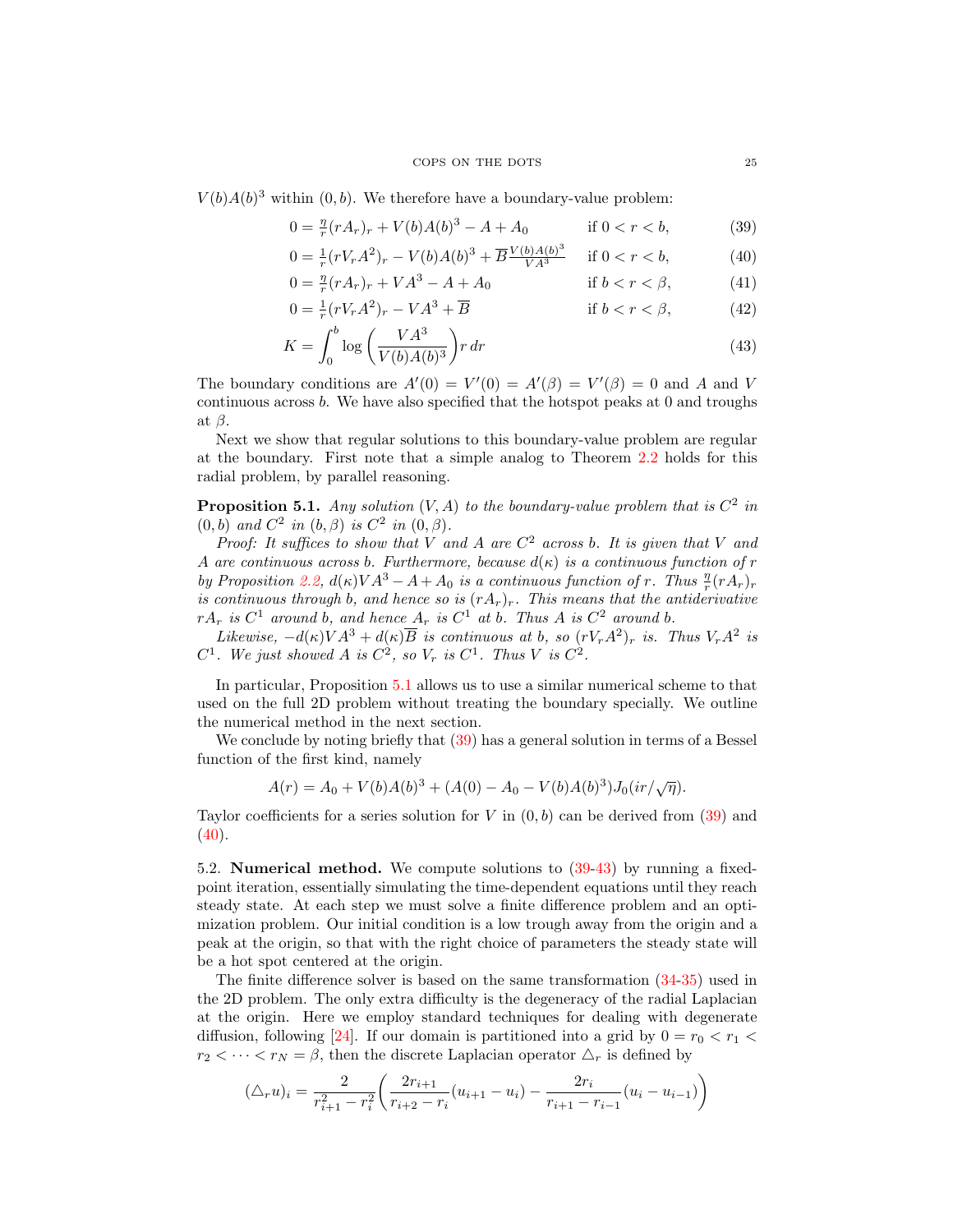

<span id="page-25-0"></span>FIGURE 8. max $\kappa(\cdot, t)$  vs. K at  $t = 500$  for the two-dimensional problem (solid) and the radial problem (dashed).

for  $1 \leq i \leq N-2$ . With Neumann boundary conditions the edge terms are

$$
(\triangle_r u)_0 = \frac{8}{r_1 r_2} (u_1 - u_0),
$$
  

$$
(\triangle_r u)_{N-1} = -\frac{2}{r_N^2 - r_{N-1}^2} \frac{2r_{N-1}}{r_N - r_{N-2}} 2(u_{N-1} - u_{N-2}).
$$

Offsetting the extra difficulty of implementing degenerate diffusion, the above operator  $\Delta_r$  is tridiagonal, so the implicit part of each finite difference step can be solved in  $O(N)$  time. Also, it can be defined on grids of variable length.

The optimization solver is essentially the same as in the 2D exponential case, relying on the identity [\(38\)](#page-18-1). The radial solver is actually simpler because total crime is decreasing on  $(0, \beta)$ , and therefore we needn't sort the grid points every time step.

Because we plan to investigate the problem for small values of  $K$ , we choose the grid to be fine near the origin and coarser away from the origin. This will give us a more precise  $\kappa$  contour.

5.3. Results. Fig. [8](#page-25-0) shows that the radial problem reproduces the small- $K$  behavior of the full 2-D problem. The solid line is the same as in Fig. [5,](#page-21-0) while the dashed line shows results from the radial simulation. The shapes are nearly identical for small  $K$ . They settle to lines of different slope for large  $K$  only because their domains are different. The radial problem's transition between steady states occurs at about  $K = 550$ , when the two-dimensional problem is still in the "warm worms" regime. This may suggest that the warm worms are indeed a metastable state connecting two stable equilibria (flattened hot spots and homogeneity).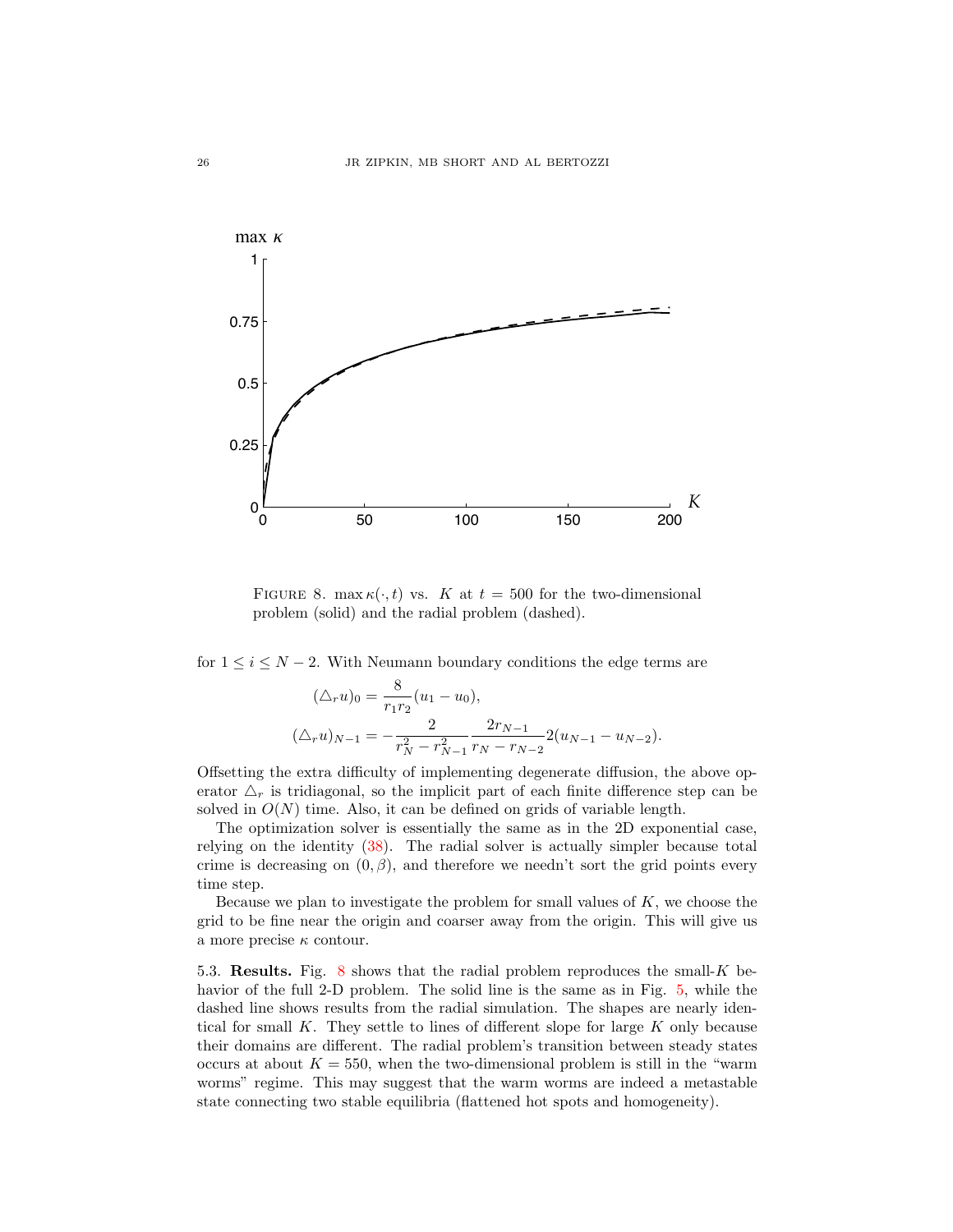6. Conclusion. We have introduce into the Short model police behavior that seeks to minimize crime. The equations can be restated as a free-boundary problem, with the boundary being a level set of the crime level  $\rho A$  determined by  $\lambda$ , the dual variable associated to the  $L^1$  constraint on police resources. Given enough police, the linear instability in the original Short model is stabilized. We present a numerical scheme and discuss patterns in the results.

Several of our results suggest that even a temporary infusion of police into a crime-ridden area can reduce crime. In section 4 we provided sudden infusions of police to an area with existing hot spots of crime. For the initial condition considered in Fig.  $5$ , when K was greater than about 650 the hot spots were wiped away completely by  $t = 500$ . However, the case of Fig.  $3(c)$  $3(c)$  is instructive: if there are not enough police, the effect can be to reduce crime overall but greatly increase the area over which criminals act. This recalls the discrete version of the original Short model, which in some parameter regimes had migratory hot spots. This may be an undesirable result for policymakers. Even if the "warm worms" regime is a metastable transition state toward homogeneous equilibrium, the transition would occur over a timescale that policymakers may find unacceptable.

Indeed, the status of the "warm worms" regime remains an open problem. An investigation of the bifurcation theory of the two stable states may provide some clues. Another open problem is the well posedness of the free-boundary problem [\(8-](#page-5-5)[12\)](#page-5-4). We saw that police generally stabilize the hot spots, but regularity may be lost across the free boundary. If a two-dimensional analogue to Proposition [5.1](#page-24-0) holds, then there is at least some regularity. Sharper results on the linear stability of the two-dimensional system would also be welcome.

Several extensions of this work also present themselves. We assume here that police react instantaneously to changes in the total crime  $\rho A$ . In practice they receive delayed, incomplete, noisy indicators of the amount of crime. Even with improved information, police officials generally make decisions at regularly scheduled meetings rather than continuously. One possible way to model this would be to force  $\kappa$  to be piecewise constant in time, only changing at certain prescribed values of t, and to force police to optimize against an outdated picture of  $\rho A$ .

Though police presence in [\(8-](#page-5-5)[12\)](#page-5-4) modifies criminal perception and behavior to some extent, the core of their dynamics still arises from the random walk model described in section [1.2.](#page-1-4) Routine activity theory suggests that criminals are not as strategic as police, but it also suggests that they are at least somewhat strategic as they evaluate their opportunities. A more complete treatment would consider the interplay between criminal and police strategies using the tools of game theory.

Acknowledgments. The first author thanks Jeffrey Brantingham, Christoph Brune, and Theodore Kolokolnikov for helpful discussions.

#### **REFERENCES**

- <span id="page-26-2"></span>[\[1\]](http://www.ams.org/mathscinet-getitem?mr=MR2671615&return=pdf) H. Berestycki and J.-P. Nadal, [Self-organised critical hot spots of criminal activity](http://dx.doi.org/10.1017/S0956792510000185), Eur. J. Appl. Math., 21 (2010), 371–399.
- <span id="page-26-3"></span>[2] H. Berestycki, N. Rodríguez and L. Ryzhik, Traveling wave solutions in a reaction-diffusion model for criminal activity,  $arXiv:1302.4333$
- <span id="page-26-4"></span>[3] Daniel Birks, Michael Townsley and Anna Stewart, *[Generative explanations of crime: using](http://dx.doi.org/10.1111/j.1745-9125.2011.00258.x)* [simulation to test criminological theory](http://dx.doi.org/10.1111/j.1745-9125.2011.00258.x), Criminology, 50 (2010), 221–254.
- <span id="page-26-1"></span>[4] Anthony A. Braga, [The effects of hot spots policing on crime](http://dx.doi.org/10.1177/000271620157800107), Ann. Am. Acad. Polit. S. S., 578 (2001), 104–125.
- <span id="page-26-0"></span>[5] Paul J. Brantingham and Patricia L. Brantingham, "Patterns in Crime,", Macmillan, 1984.